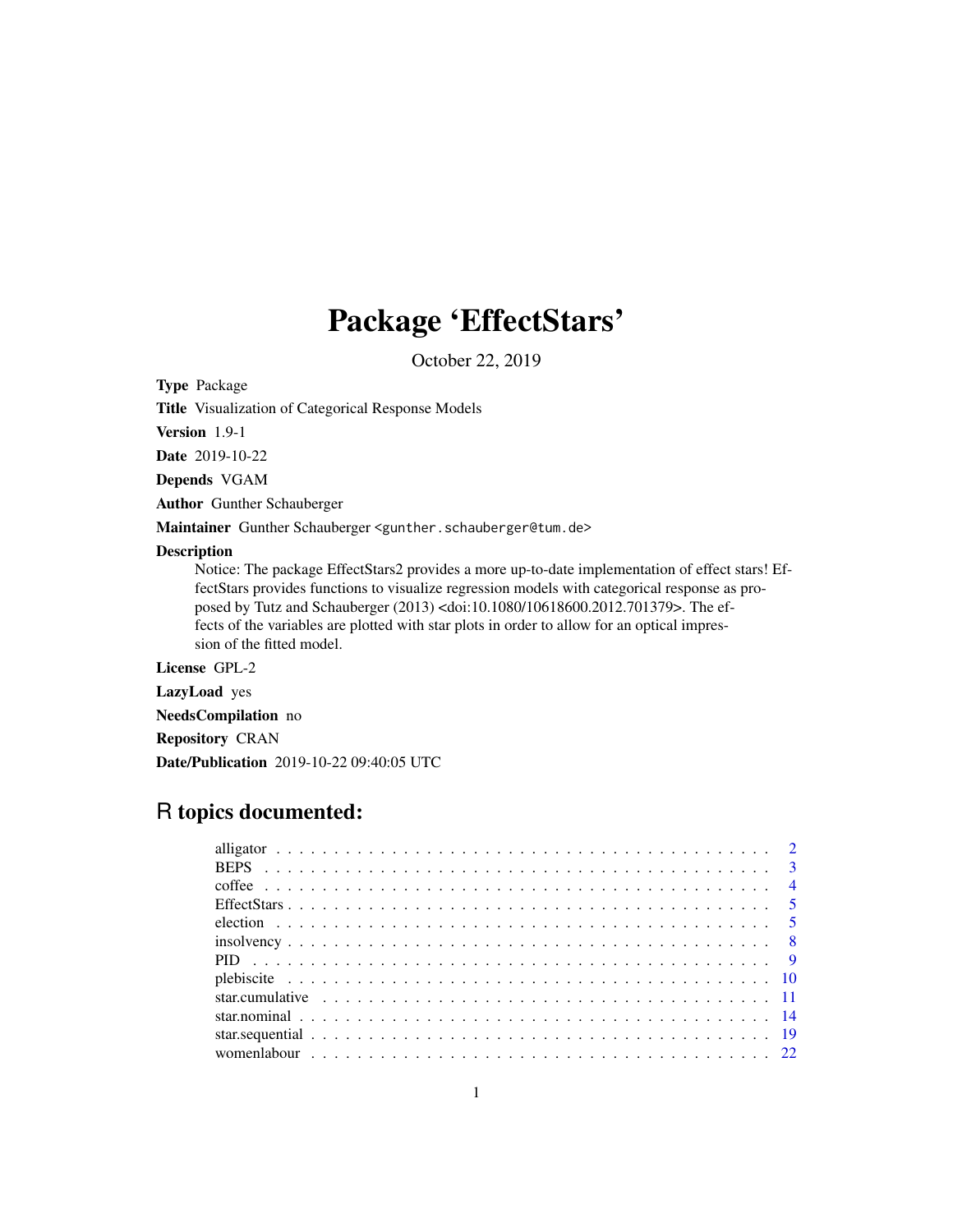#### <span id="page-1-0"></span>2 alligator and the contract of the contract of the contract of the contract of the contract of the contract of the contract of the contract of the contract of the contract of the contract of the contract of the contract o

#### **Index** [24](#page-23-0)

alligator *Alligator Food*

## Description

The data describe the food choice of alligators, they originate from a study of the Florida Game and Fresh Water Commission.

## Usage

data(alligator)

## Format

A data frame with 219 observations on the following 4 variables.

Food Food type with levels bird, fish, invert, other and rep

Size Size of the alligator with levels <2.3 and >2.3

Gender Gender with levels female and male

Lake Name of the lake with levels George, Hancock, Oklawaha and Trafford

## Source

<http://www.stat.ufl.edu/~aa/cda/sas/sas.html>

## References

Agresti (2002): *Categorical Data Analysis*, Wiley.

#### Examples

```
## Not run:
data(alligator)
star.nominal(Food \sim Size + Lake + Gender, data = alligator, nlines = 2)
## End(Not run)
```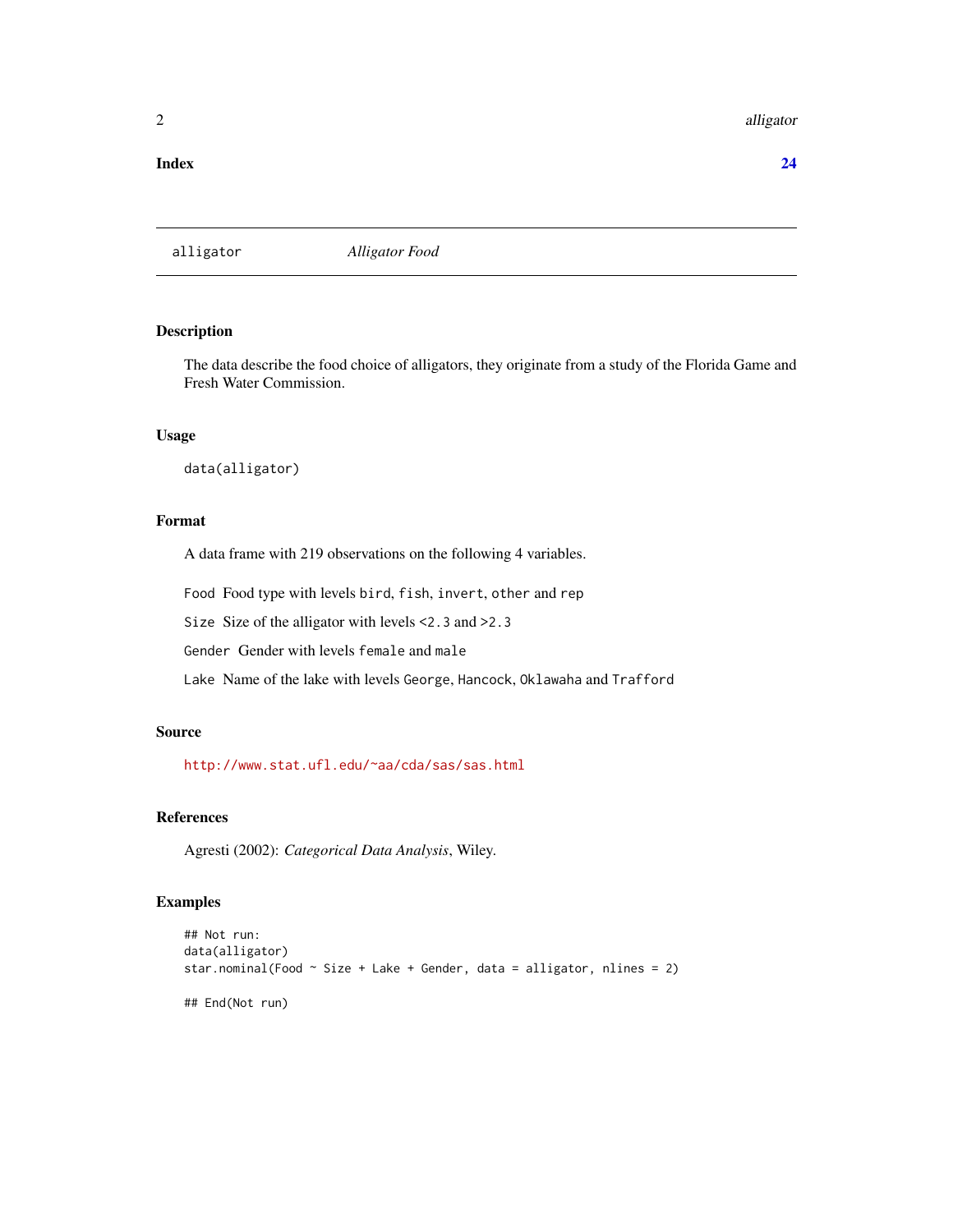## <span id="page-2-1"></span><span id="page-2-0"></span>Description

These data are drawn from the 1997-2001 British Election Panel Study (BEPS).

## Usage

data(BEPS)

## Format

A data frame with 1525 observations on the following 10 variables.

Europe An 11-point scale that measures respondents' attitudes toward European integration. High scores represent eurosceptic sentiment

Leader\_Cons Assessment of the Conservative leader Hague, 1 to 5

Leader\_Labour Assessment of the Labour leader Blair, 1 to 5

Leader\_Liberals Assessment of the Liberals leader Kennedy, 1 to 5

Vote Party Choice with levels Conservative, Labour and Liberal Democrat

Age Age in years

Gender Gender with levels female and male

Political\_Knowledge Knowledge of parties' positions on European integration, 0 to 3

National\_Economy Assessment of current national economic conditions, 1 to 5

Household Assessment of current household economic conditions, 1 to 5

## Source

R package carData: [BEPS](#page-2-1)

## References

British Election Panel Study (BEPS) J. Fox and R. Andersen (2006): *Effect displays for multinomial and proportional-odds logit models*. Sociological Methodology 36, 225–255

## Examples

```
## Not run:
data(BEPS)
```
BEPS\$Europe<-scale(BEPS\$Europe) BEPS\$Age<-scale(BEPS\$Age) BEPS\$Leader\_Labour<-BEPS\$Leader\_Labour-BEPS\$Leader\_Cons BEPS\$Leader<-BEPS\$Leader\_Labour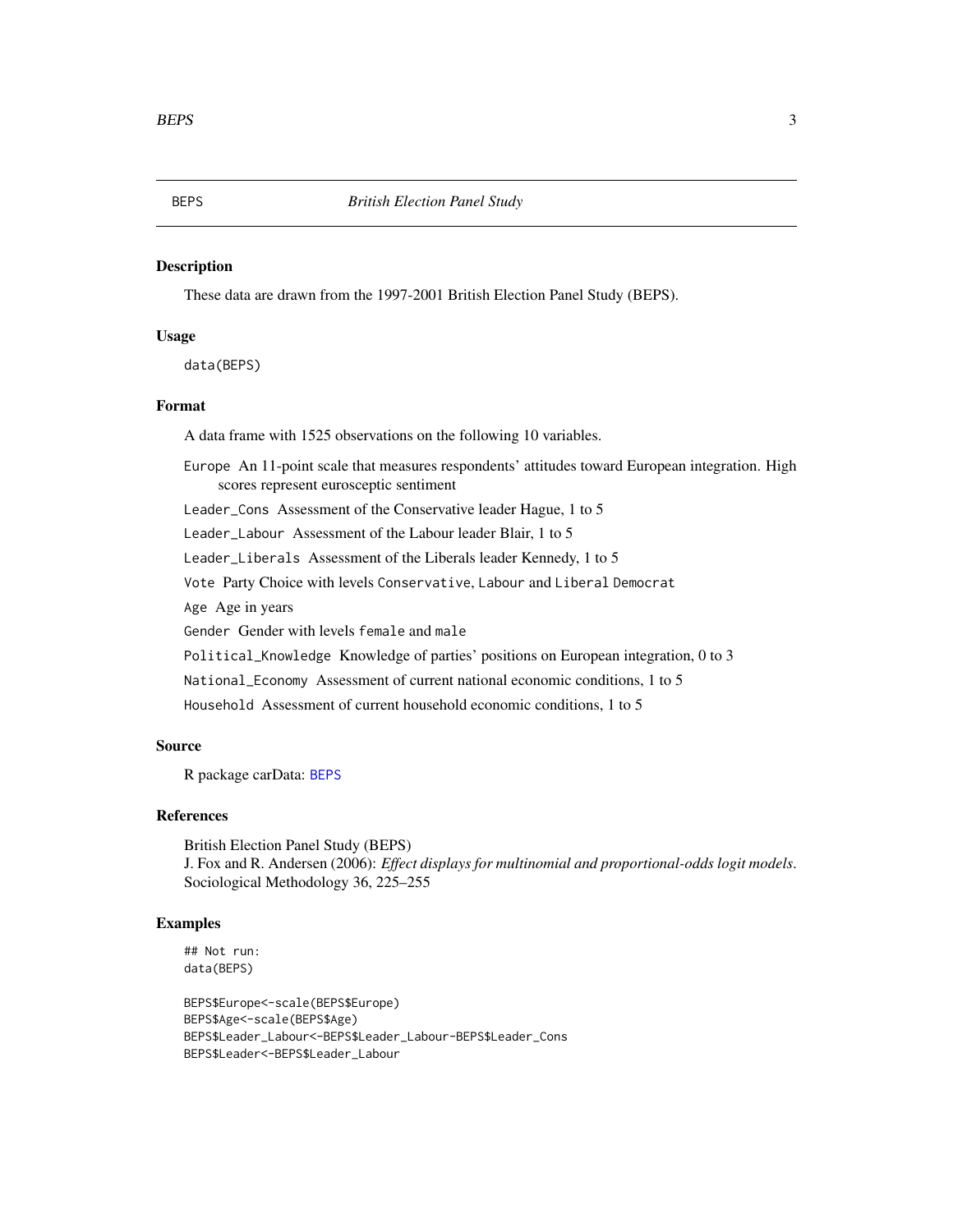4 coffee contract to the contract of the contract of the contract of the contract of the contract of the contract of the contract of the contract of the contract of the contract of the contract of the contract of the contr

BEPS\$Leader\_Liberals<-BEPS\$Leader\_Liberals-BEPS\$Leader\_Cons

```
star.nominal(Vote ~ Age + Household + National_Economy + Household + Leader +
Europe + Political_Knowledge + Gender, data = BEPS,
xij = list(Leader~Leader_Labour+Leader_Liberals), catstar = FALSE, symmetric = FALSE)
## End(Not run)
```
coffee *Coffee Brands*

## Description

The data frame is part of a long-term panel about the choice of coffee brands in 2111 households. The explanatory variables either refer to the household as a whole or to the head of the household.

#### Usage

data(coffee)

#### Format

A data frame with 2111 observations on the following 8 variables.

Education Educational level with levels no Highschool and Highschool

PriceSensitivity Price sensitivity with levels not sensitive and sensitive

Income Income with levels < 2499 and >= 2500

SocialLevel Social level with levels high and low

Age Age with levels  $< 49$  and  $>= 50$ 

Brand Coffee Brand with levels Jacobs, JacobsSpecial, Aldi, AldiSpecial, Eduscho, EduschoSpecial, Tchibo, TchiboSpecial and Others

Amount Amount of packs with levels 1 and >= 2

Persons Number of persons in household

## References

Gesellschaft für Konsumforschung (GfK)

## Examples

```
## Not run:
data(coffee)
star.nominal(Brand ~ Amount + Age + SocialLevel + Income + Persons +
                 PriceSensitivity + Education, coffee, cex.cat = 0.5, cex.labels = 0.8)
```
## End(Not run)

<span id="page-3-0"></span>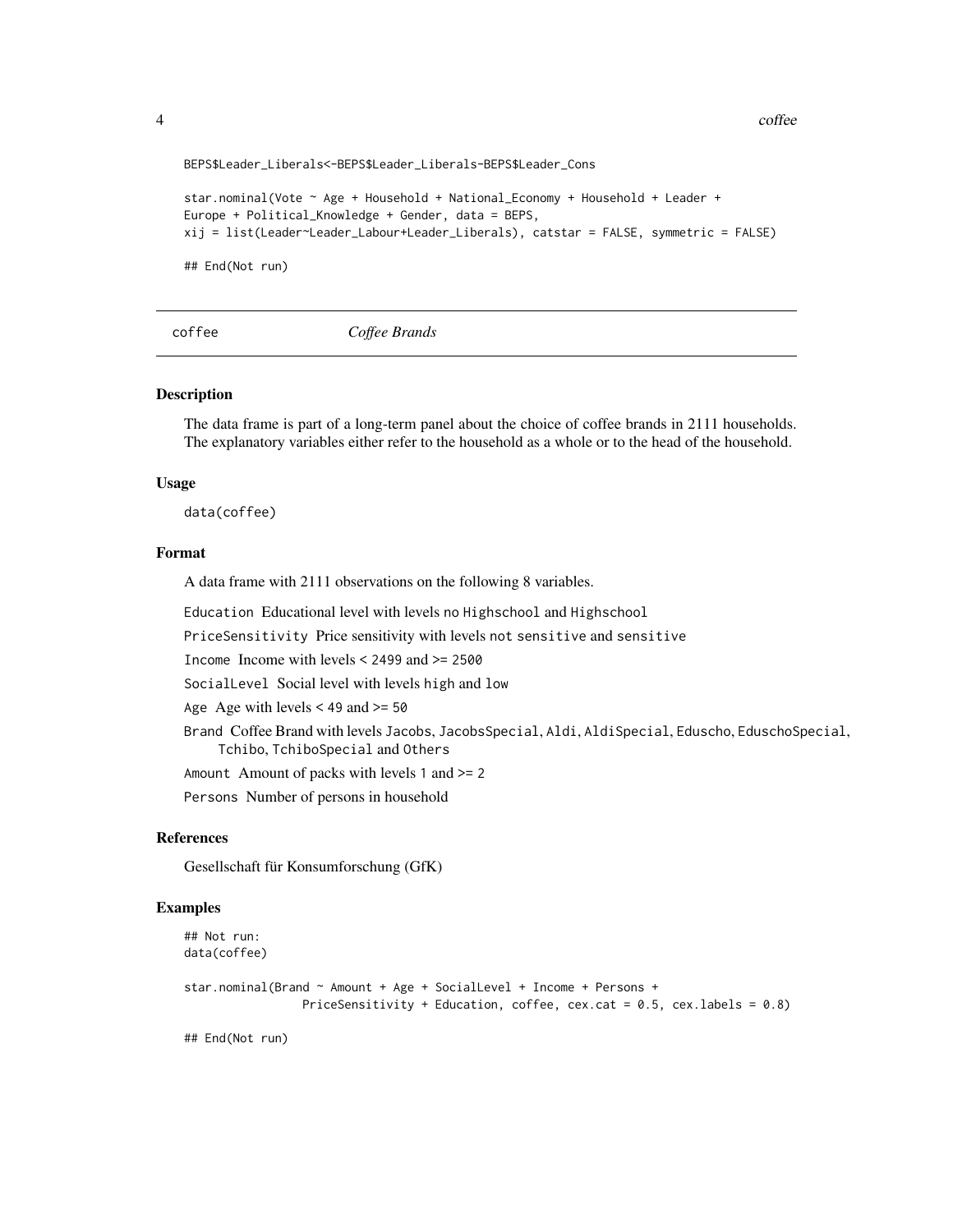## <span id="page-4-0"></span>**Description**

## The package EffectStars2 provides a more up-to-date implementation of effect stars!

The package provides functions that visualize categorical regression models.

Included models are the multinomial logit model, the sequential logit model and the cumulative logit model.

The exponentials of the effects of the predictors are plotted as star plots showing the strengths of the effects.

In addition p-values for the effect of predictors are given.

Various data sets and examples are provided.

The plots should in general be exported to file formats like pdf, ps or png to recieve the optimal display. Plotting in R devices may not provide the optimal results.

For further details see [star.nominal](#page-13-1), [star.sequential](#page-18-1) and [star.cumulative](#page-10-1).

## Author(s)

Gunther Schauberger <gunther.schauberger@tum.de> <https://www.sg.tum.de/epidemiologie/team/schauberger/>

#### References

Tutz, G. and Schauberger, G. (2012): *Visualization of Categorical Response Models - from Data Glyphs to Parameter Glyphs*, Journal of Computational and Graphical Statistics 22(1), 156-177.

Gerhard Tutz (2012): *Regression for Categorical Data*, Cambridge University Press

#### See Also

[star.nominal](#page-13-1), [star.sequential](#page-18-1), [star.cumulative](#page-10-1)

election *Election Data*

#### **Description**

The data set contains data from the German Longitudinal Election Study. The Response Categories refer to the five dominant parties in Germany. The explanatory variables refer to the declarations of single voters.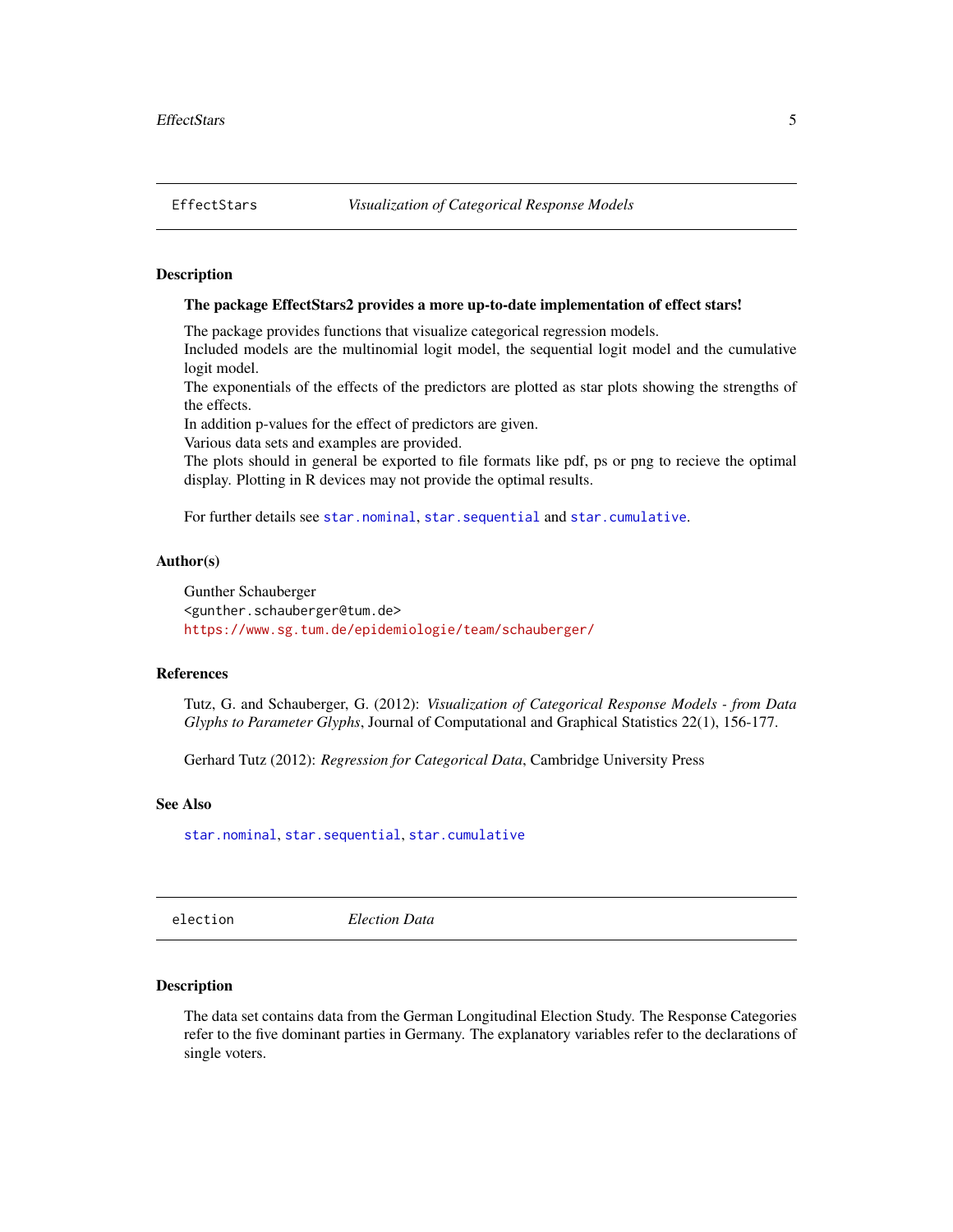6 election and the contract of the contract of the contract of the contract of the contract of the contract of the contract of the contract of the contract of the contract of the contract of the contract of the contract of

#### Usage

data(election)

## Format

A data frame with 816 observations on the following 30 variables.

Age Standardized age of the voter

AgeOrig Unstandardized age of the voter

Partychoice Party Choice with levels CDU, SPD, FDP, Greens and Left Party

Gender Gender with levels female and male

West Regional provenance (West-Germany or East-Germany) with levels east and west

Union Member of a Union with levels no member and member

Highschool Educational level with levels no highschool and highschool

Unemployment Unemployment with levels not unemployed and unemployed

Pol.Interest Political Interest with levels very interested and less interested

Democracy Satisfaction with the functioning of democracy with levels satisfied and not satisfied

Religion Religion with levels evangelical, catholic and other religion

- Social\_CDU Difference in attitude towards the socioeconomic dimension of politics between respondent and CDU
- Social\_SPD Difference in attitude towards the socioeconomic dimension of politics between respondent and SPD
- Social\_FDP Difference in attitude towards the socioeconomic dimension of politics between respondent and FDP
- Social\_Greens Difference in attitude towards the socioeconomic dimension of politics between respondent and the Greens
- Social\_Left Difference in attitude towards the socioeconomic dimension of politics between respondent and the Left party
- Immigration\_CDU Difference in attitude towards immigration of foreigners between respondent and CDU
- Immigration\_SPD Difference in attitude towards immigration of foreigners between respondent and SPD
- Immigration\_FDP Difference in attitude towards immigration of foreigners between respondent and FDP
- Immigration\_Greens Difference in attitude towards immigration of foreigners between respondent and the Greens
- Immigration\_Left Difference in attitude towards immigration of foreigners between respondent and the Left party
- Nuclear\_CDU Difference in attitude towards nuclear energy between respondent and CDU
- Nuclear\_SPD Difference in attitude towards nuclear energy between respondent and SPD
- Nuclear\_FDP Difference in attitude towards nuclear energy between respondent and FDP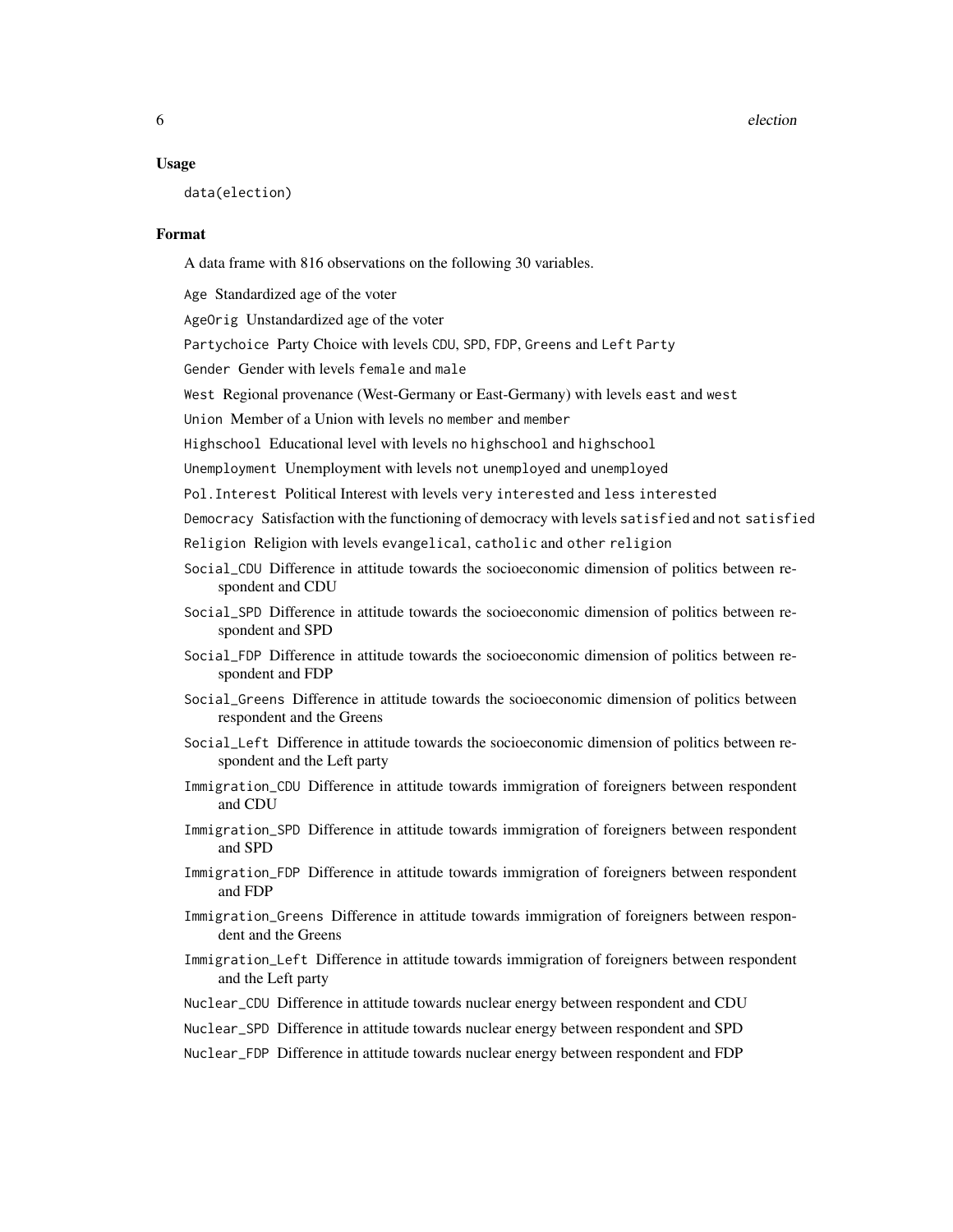#### election 7

Nuclear\_Greens Difference in attitude towards nuclear energy between respondent and the Greens

Nuclear\_Left Difference in attitude towards nuclear energy between respondent and the Left party

- Left\_Right\_CDU Difference in attitude towards the positioning on a political left-right scale between respondent and CDU
- Left\_Right\_SPD Difference in attitude towards the positioning on a political left-right scale between respondent and SPD
- Left\_Right\_FDP Difference in attitude towards the positioning on a political left-right scale between respondent and FDP
- Left\_Right\_Greens Difference in attitude towards the positioning on a political left-right scale between respondent and the Greens
- Left\_Right\_Left Difference in attitude towards the positioning on a political left-right scale between respondent and the Left party

## References

German Longitudinal Election Study (GLES)

## Examples

```
## Not run:
data(election)
# simple multinomial logit model
star.nominal(Partychoice ~ Age + Religion + Democracy + Pol.Interest +
                 Unemployment + Highschool + Union + West + Gender, election)
# Use effect coding for the categorical predictor religion
star.nominal(Partychoice ~ Age + Religion + Democracy + Pol.Interest +
                 Unemployment + Highschool + Union + West + Gender, election,
                 pred.coding = "effect")
# Use reference category "FDP" instead of symmetric side constraints
star.nominal(Partychoice ~ Age + Religion + Democracy + Pol.Interest +
                 Unemployment + Highschool + Union + West + Gender, election,
                 refLevel = 3, symmetric = FALSE)
# Use category-specific covariates, subtract values for reference
# category CDU
election[,13:16] <- election[,13:16] - election[,12]
election[,18:21] <- election[,18:21] - election[,17]
election[,23:26] <- election[,23:26] - election[,22]
election[,28:31] <- election[,28:31] - election[,27]
election$Social <- election$Social_SPD
election$Immigration <- election$Immigration_SPD
election$Nuclear <- election$Nuclear_SPD
election$Left_Right <- election$Left_Right_SPD
star.nominal(Partychoice ~ Social + Immigration + Nuclear + Left_Right + Age +
```
Religion + Democracy + Pol.Interest + Unemployment + Highschool + Union + West +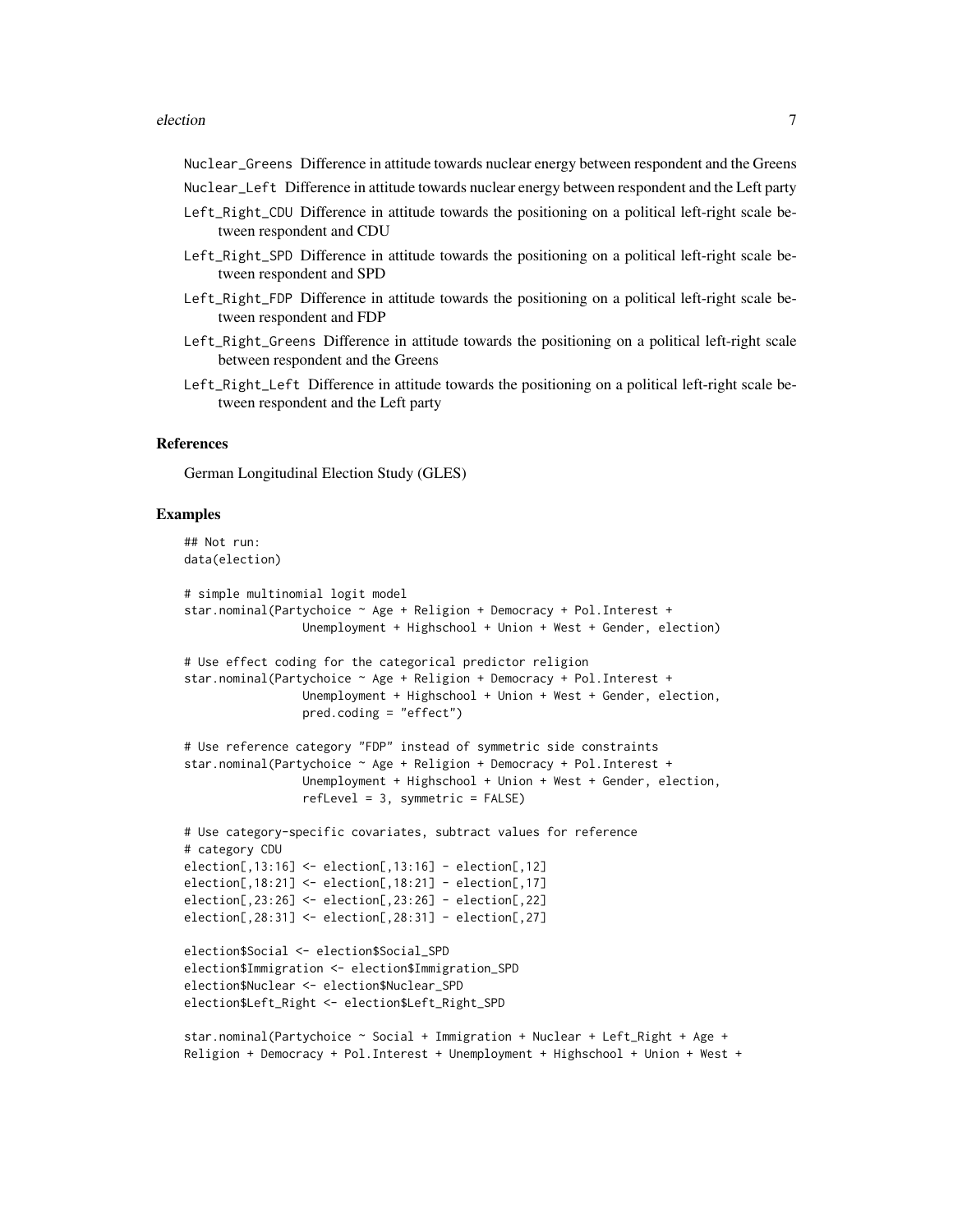```
Gender, data = election,
xij = list(Social ~ Social_SPD + Social_FDP + Social_Greens + Social_Left,
Immigration ~ Immigration_SPD + Immigration_FDP + Immigration_Greens + Immigration_Left,
Nuclear ~ Nuclear_SPD + Nuclear_FDP + Nuclear_Greens + Nuclear_Left,
Left_Right ~ Left_Right_SPD + Left_Right_FDP + Left_Right_Greens + Left_Right_Left),
symmetric = FALSE)
## End(Not run)
```
insolvency *Insolvency data*

## Description

The data set originates from the Munich founder study. The data were collected on business founders who registered their new companies at the local chambers of commerce in Munich and surrounding administrative districts. The focus was on survival of firms measured in 7 categories, the first six represent failure in intervals of six months, the last category represents survival time beyond 36 months.

#### Usage

data(insolvency)

#### Format

A data frame with 1224 observations on the following 16 variables.

Insolvency Survival of firms in ordered categories with levels  $1 < 2 < 3 < 4 < 5 < 6 < 7$ Sector Economic Sector with levels industry, commerce and service industry Legal Legal form with levels small trade, one man business, GmBH and GbR,KG,OHG Location Location with levels residential area and business area New\_Foundation New Foundation or take-over with levels new foundation and take-over Pecuniary\_Reward Pecuniary reward with levels main and additional Seed\_Capital Seed capital with levels < 25000 and > 25000 Equity\_Capital Equity capital with levels no and yes Debt\_Capital Debt capital with levels no and yes Market Market with levels local and national Clientele Clientele with levels wide spread and small Degree Educational level with levels no A-levels and A-Levels Gender Gender with levels female and male Experience Professional experience with levels < 10 years and > 10 years Employees Number of employees with levels  $0$  or 1 and  $> 2$ Age Age of the founder at formation of the company

<span id="page-7-0"></span>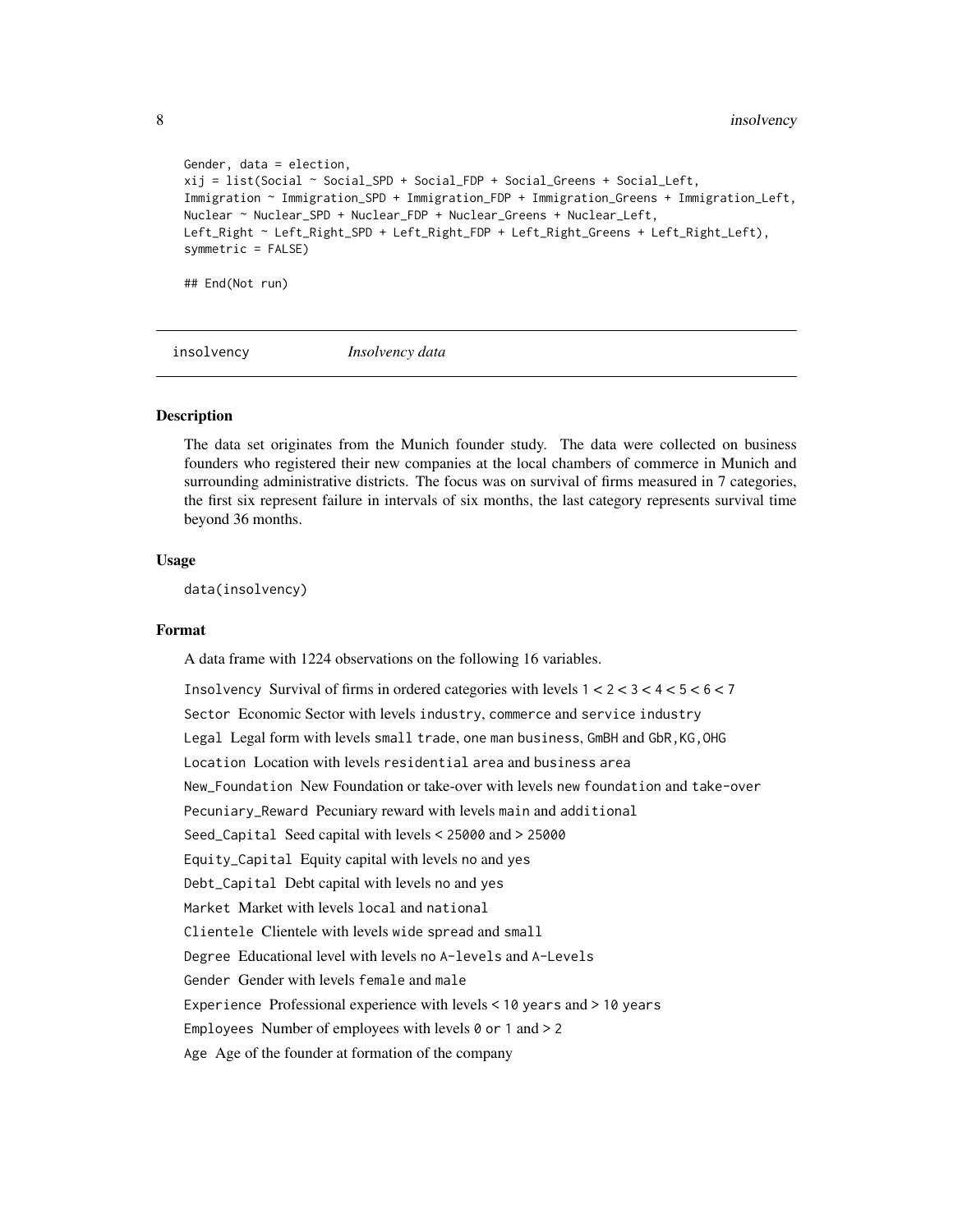## <span id="page-8-0"></span>PID 9

## Source

Münchner Gründer Studie

#### References

Brüderl, J. and Preisendörfer, P. and Ziegler, R. (1996): *Der Erfolg neugegründeter Betriebe: eine empirische Studie zu den Chancen und Risiken von Unternehmensgründungen*, Duncker & Humblot.

## Examples

## Not run: data(insolvency)

```
star.sequential(Insolvency ~ Sector + Legal + Pecuniary_Reward + Seed_Capital
+ Debt_Capital + Employees, insolvency, test.glob = FALSE, globcircle = TRUE, dist.x = 1.3)
star.cumulative(Insolvency ~ Sector + Employees, insolvency, select = 2:4)
```
## End(Not run)

PID *Party Identification*

## Description

Subset of the 1996 American National Election Study.

## Usage

data(election)

#### Format

A data frame with 944 observations on the following 6 variables.

TVnews Days in the past week spent watching news on TV

PID Party identification with levels Democrat, Independent and Republican

Income Income

Education Educational level with levels low (no college) and high (at least college)

Age Age in years

Population Population of respondent's location in 1000s of people

## Source

R package faraway: [nes96](#page-0-0)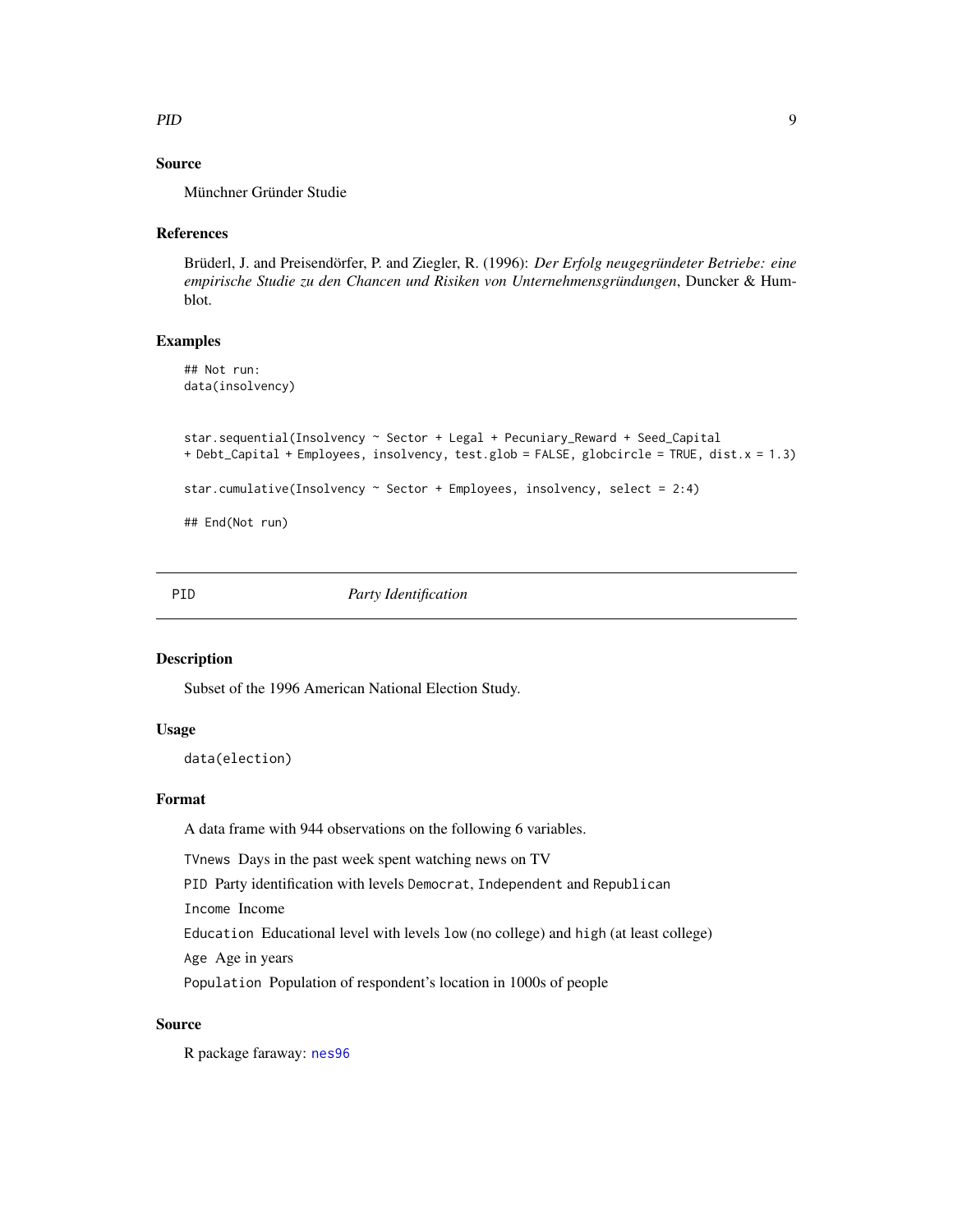## Examples

```
## Not run:
data(PID)
PID$TVnews <- scale(PID$TVnews)
PID$Income <- scale(PID$Income)
PID$Age <- scale(PID$Age)
PID$Population <- scale(PID$Population)
star.nominal(PID \sim TVnews + Income + Population + Age + Education, data = PID)
## End(Not run)
```
plebiscite *Chilean Plebiscite*

## Description

The data origin from a survey refering to the plebiscite in Chile 1988. The chilean people had to decide, wether Augusto Pinochet would remain president for another ten years (voting yes) or if there would be presidential elections in 1989 (voting no).

#### Usage

data(plebiscite)

#### Format

A data frame with 2431 observations on the following 7 variables.

Gender Gender with levels female and male

Education Educational level with levels low and high

SantiagoCity Respondent from Santiago City with levels no and yes

Income Monthly Income in Pesos

Population Population size of respondent's community

Age Age in years

Vote Response with levels Abstention, No, Undecided and Yes

## Source

R package carData: [Chile](#page-0-0)

## References

Personal communication from FLACSO/Chile. Fox, J. (2008): *Applied Regression Analysis and Generalized Linear Models*, Second Edition.

<span id="page-9-0"></span>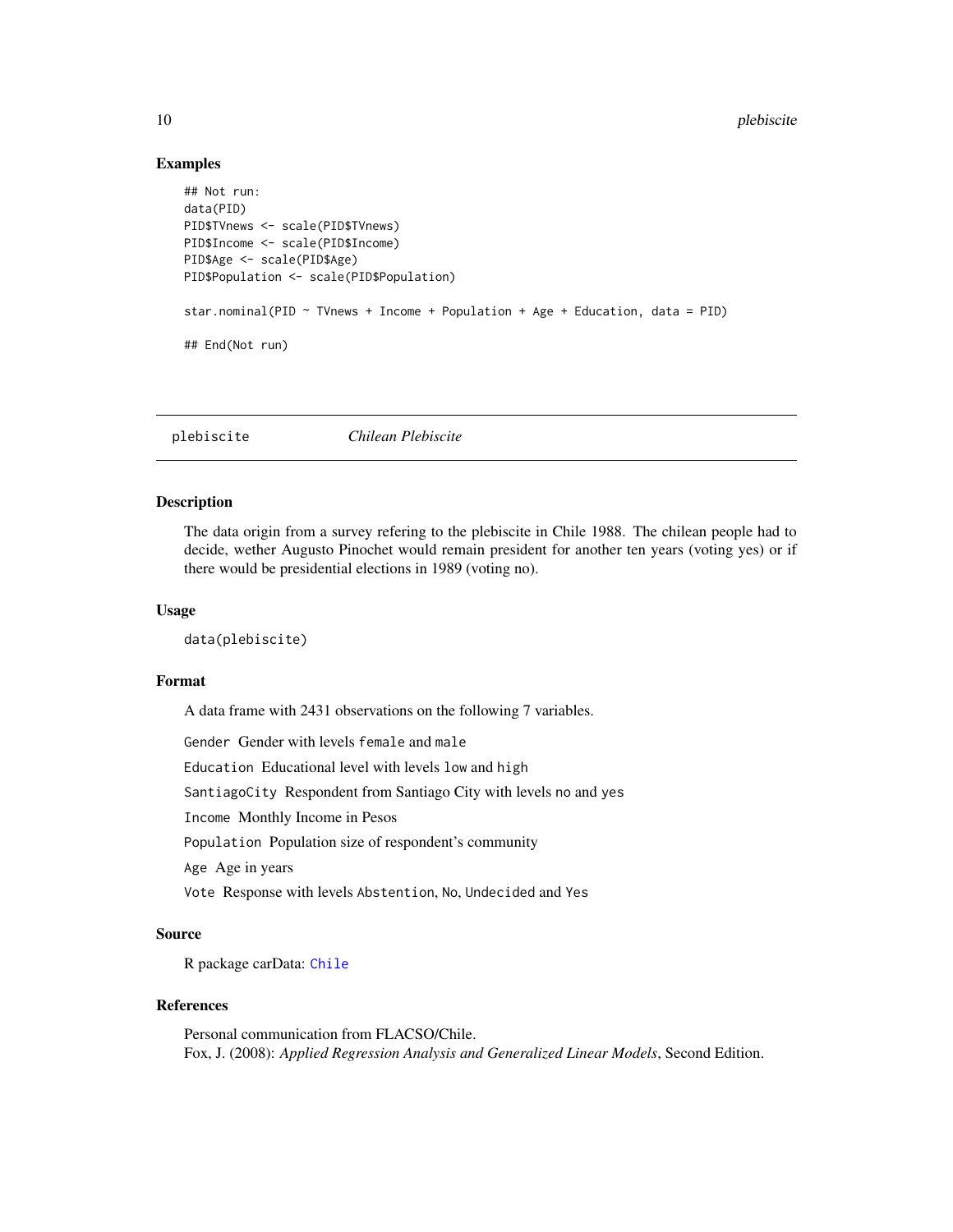## <span id="page-10-0"></span>star.cumulative 11

## Examples

```
## Not run:
data(plebiscite)
plebiscite$Population <- scale(plebiscite$Population)
plebiscite$Age <- scale(plebiscite$Age)
plebiscite$Income <- scale(plebiscite$Income)
star.nominal(Vote \sim SantiagoCity + Population + Gender + Age + Education +
Income, data = plebiscite)
## End(Not run)
```
<span id="page-10-1"></span>star.cumulative *Effect stars for cumulative logit models*

## Description

#### The package EffectStars2 provides a more up-to-date implementation of effect stars!

The function computes and visualizes cumulative logit models. The computation is done with help of the package VGAM. The visualization is based on the function [stars](#page-0-0) from the package graphics.

## Usage

```
star.cumulative(formula, data, global = NULL, test.rel = TRUE, test.glob = FALSE,
   partial = FALSE, globcircle = FALSE, maxit = 100, scale = TRUE,
   nlines = NULL, select = NULL, dist.x = 1, dist.y = 1, dist.cov = 1,
   dist.cat = 1, xpd = TRUE, main = "", col.fill = "gray90",
   col.circle = "black", lwd.circle = 1, lty.circle = "longdash",
   col.global = "black", lwd.global = 1, lty.global = "dotdash", cex.labels = 1,
   cex.cat = 0.8, xlim = NULL, ylim = NULL
```
#### Arguments

| formula   | An object of class "formula". Formula for the cumulative logit model to be fitted<br>and visualized.                                                                                                                                                                                          |
|-----------|-----------------------------------------------------------------------------------------------------------------------------------------------------------------------------------------------------------------------------------------------------------------------------------------------|
| data      | An object of class "data.frame" containing the covariates used in formula.                                                                                                                                                                                                                    |
| global    | Numeric vector to choose a subset of predictors to be included with global co-<br>efficients. Default is to include all coefficients category-specific. Numbers refer<br>to total amount of predictors, including intercept and dummy variables.                                              |
| test.rel  | Provides a Likelihood-Ratio-Test to test the relevance of the explanatory covari-<br>ates. The corresponding p-values will be printed as p-rel. test.rel=FALSE<br>might save a lot of time. See also Details.                                                                                 |
| test.glob | Provides a Likelihood-Ratio-Test to test if a covariate has to be included as a<br>category-specific covariate (in contrast to being global). The corresponding p-<br>values will be printed as p-global. test.glob=FALSE and globcircle=FALSE<br>might save a lot of time. See also Details. |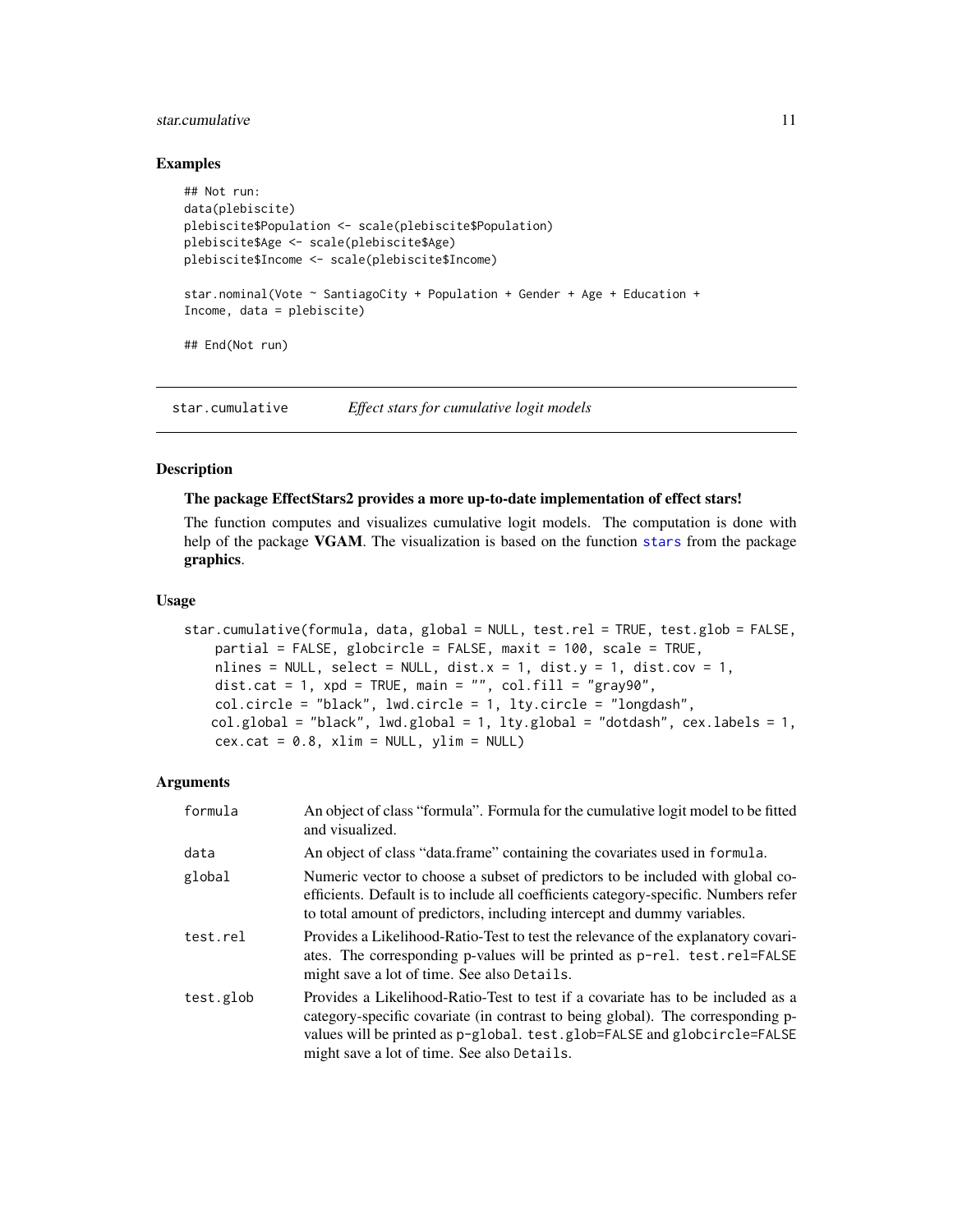<span id="page-11-0"></span>

| partial    | If partial=TRUE, partial proportional odds models with only one category-<br>specific covariate are fitted. The resulting effects of the (sub)models are plotted.<br>For further information see Details. |
|------------|-----------------------------------------------------------------------------------------------------------------------------------------------------------------------------------------------------------|
| globcircle | If TRUE, additional circles that represent the global effects of the covariates are<br>plotted. test.glob=FALSE and globcircle=FALSE might save a lot of time.                                            |
| maxit      | Maximal number of iterations to fit the cumulative logit model. See also vglm.control.                                                                                                                    |
| scale      | If TRUE, the stars are scaled to equal maximal ray length.                                                                                                                                                |
| nlines     | If specified, nlines gives the number of lines in which the effect stars are plot-<br>ted.                                                                                                                |
| select     | Numeric vector to choose only a subset of the stars to be plotted. Default is to<br>plot all stars. Numbers refer to total amount of predictors, including intercept<br>and dummy variables.              |
| dist.x     | Optional factor to increase/decrease distances between the centers of the stars<br>on the x-axis. Values greater than 1 increase, values smaller than 1 decrease the<br>distances.                        |
| dist.y     | Optional factor to increase/decrease distances between the centers of the stars<br>on the y-axis. Values greater than 1 increase, values smaller than 1 decrease the<br>distances.                        |
| dist.cov   | Optional factor to increase/decrease distances between the stars and the covari-<br>ates labels above the stars. Values greater than 1 increase, values smaller than 1<br>decrease the distances.         |
| dist.cat   | Optional factor to increase/decrease distances between the stars and the category<br>labels around the stars. Values greater than 1 increase, values smaller than 1<br>decrease the distances.            |
| xpd        | If FALSE, all plotting is clipped to the plot region, if TRUE, all plotting is clipped<br>to the figure region, and if NA, all plotting is clipped to the device region. See<br>also par.                 |
| main       | An overall title for the plot. See also plot.                                                                                                                                                             |
| col.fill   | Color of background of the circle. See also col in par.                                                                                                                                                   |
| col.circle | Color of margin of the circle. See also col in par.                                                                                                                                                       |
| lwd.circle | Line width of the circle. See also lwd in par.                                                                                                                                                            |
| lty.circle | Line type of the circle. See also 1ty in par.                                                                                                                                                             |
| col.global | Color of margin of the global effects circle. See also col in par. Ignored, if<br>$globcircle = FALSE.$                                                                                                   |
| lwd.global | Line width of the global effects circle. See also lwd in par. Ignored, if globcircle<br>$=$ FALSE.                                                                                                        |
| lty.global | Line type of the global effects circle. See also lty in par. Ignored, if globcircle<br>$=$ FALSE.                                                                                                         |
| cex.labels | Size of labels for covariates placed above the corresponding star. See also cex<br>in par.                                                                                                                |
| cex.cat    | Size of labels for categories placed around the corresponding star. See also cex<br>in par.                                                                                                               |
| xlim       | Optional specification of the x coordinates ranges. See also xlimin plot.window                                                                                                                           |
| ylim       | Optional specification of the y coordinates ranges. See also ylimin plot.window                                                                                                                           |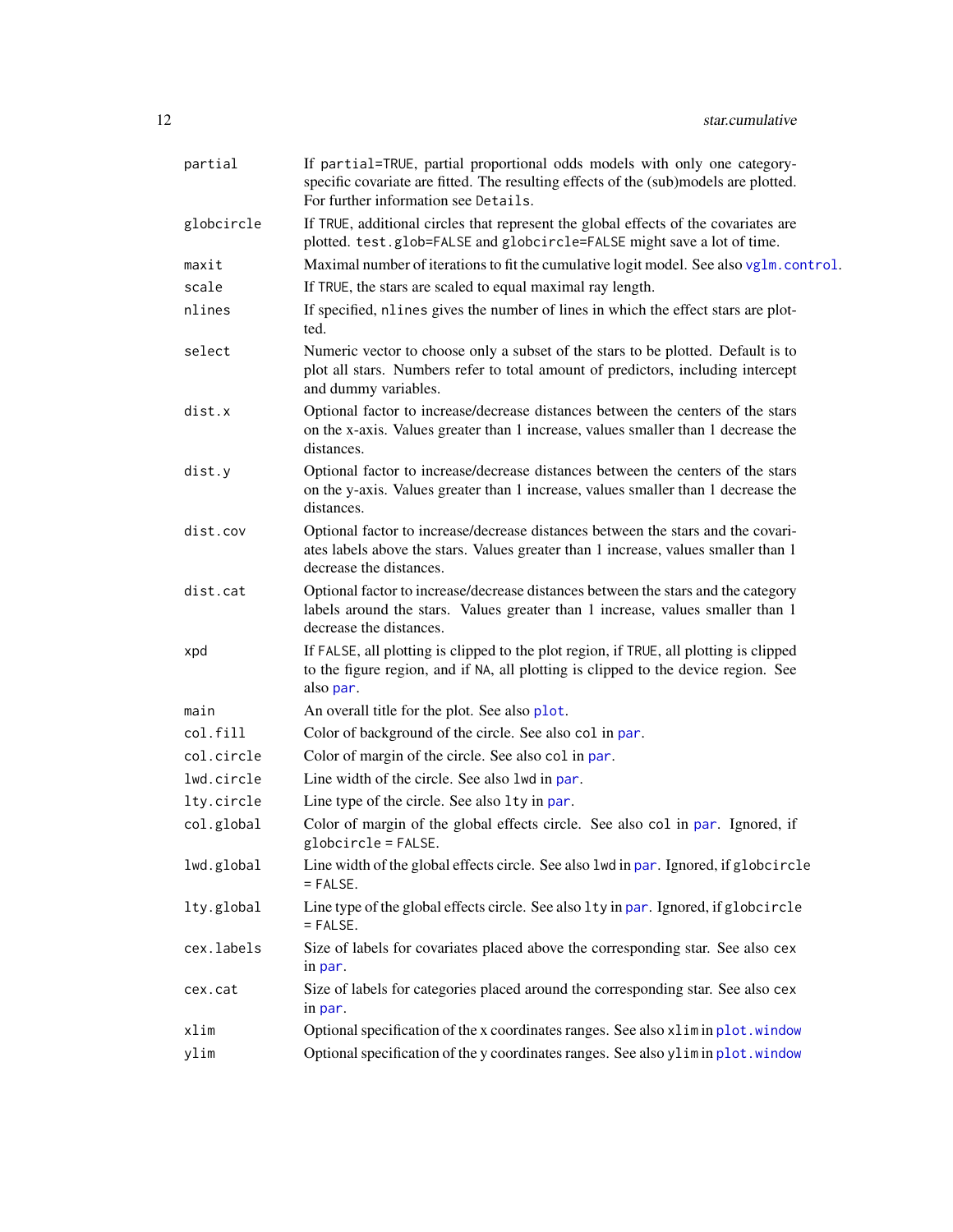#### <span id="page-12-0"></span>star.cumulative 13

#### Details

The underlying models are fitted with the function [vglm](#page-0-0) from the package **VGAM**. The family argument for vglm is cumulative(parallel=FALSE).

The stars show the exponentials of the estimated coefficients. In cumulative logit models the exponential coefficients can be interpreted as odds. More precisely, the exponential  $e^{\gamma r_j}$ ,  $r = 1, \ldots, k-1$ represents the multiplicative effect of the covariate j on the cumulative odds  $\frac{P(Y \le r|x)}{P(Y>r|x)}$  if  $x_j$  increases by one unit.

In addition to the stars, we plot a cirlce that refers to the case where the coefficients of the corresponding star are zero. Therefore, the radii of these circles are always  $exp(0) = 1$ . If scale=TRUE, the stars are scaled so that they all have the same maximal ray length. In this case, the actual appearances of the circles differ, but they still refer to the no-effects case where all the coefficients are zero. Now the circles can be used to compare different stars based on their respective circles radii. The p-values beneath the covariate labels, which are given out if test.rel=TRUE, correspond to the distance between the circle and the star as a whole. They refer to a likelihood ratio test if all the coefficients from one covariate are zero (i.e. the variable is left out completely) and thus would lie exactly upon the cirlce.

The form of the circles can be modified by col.circle, lwd.circle and lty.circle.

By setting globcircle=TRUE, an addictional circle can be drawn. The radii now correspond to a model, where the respective covariate is not included category-specific but globally. Therefore, the distance between this circle and the star as a whole corresponds to the p-value p-global that is given if test.glob=TRUE.

## Please note:

Regular fitting of cumulative logit models may fail because of the restrictions in the parameter space that have to be considered. If partial=TRUE, (sub)models with only one category-specific covariate, so-called partial proportional odds models, are fitted. Then at least estimates for every coefficient should be available. If partial=TRUE, the resulting effects of these (sub)models are plotted. It should be noted that in this case no coherent model is visualized. Also the p-values refer to the various submodels. For partial=TRUE, the p-values p-rel and p-global refer to tests of the corresponding partial proportial odds models against the proportional odds model.

It is strongly recommended to standardize metric covariates, display of effect stars can benefit greatly as in general differences between the coefficients are increased.

#### Value

P-values are only available if the corresponding option is set TRUE.

| odds         | Odds or exponential coefficients of the cumulative logit model                  |
|--------------|---------------------------------------------------------------------------------|
| coefficients | Coefficients of the cumulative logit model                                      |
| se           | Standard errors of the coefficients                                             |
| p_rel        | P-values of Likelihood-Ratio-Tests for the relevance of the explanatory covari- |
|              | ates                                                                            |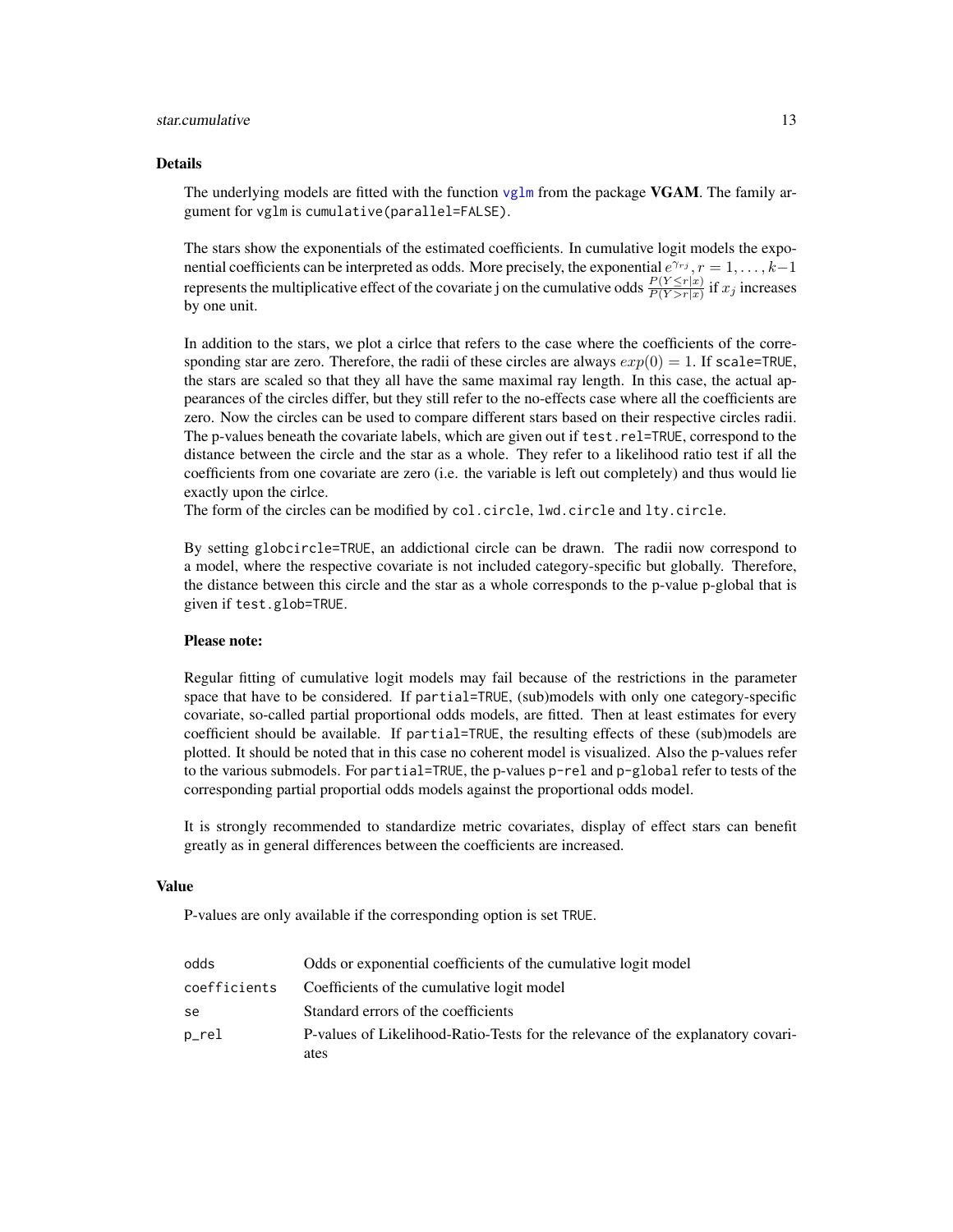<span id="page-13-0"></span>

| p_global | P-values of Likelihood-Ratio-Tests wether the covariates need to be included<br>category-specific      |
|----------|--------------------------------------------------------------------------------------------------------|
| xlim     | x1 im values that were automatically produced. May be helpfull if you want to<br>specify your own xlim |
| vlim     | ylim values that were automatically produced. May be helpfull if you want to<br>specify your own ylim  |

## Author(s)

Gunther Schauberger <gunther.schauberger@tum.de> <https://www.sg.tum.de/epidemiologie/team/schauberger/>

## References

Tutz, G. and Schauberger, G. (2012): *Visualization of Categorical Response Models - from Data Glyphs to Parameter Glyphs*, Journal of Computational and Graphical Statistics 22(1), 156-177.

Gerhard Tutz (2012): *Regression for Categorical Data*, Cambridge University Press

## See Also

[star.sequential](#page-18-1), [star.nominal](#page-13-1)

## Examples

```
## Not run:
data(insolvency)
star.cumulative(Insolvency ~ Sector + Employees, insolvency, select = 2:4)
## End(Not run)
```
## <span id="page-13-1"></span>star.nominal *Effect stars for multinomial logit models*

#### Description

#### The package EffectStars2 provides a more up-to-date implementation of effect stars!

The function computes and visualizes multinomial logit models. The computation is done with help of the package VGAM. The visualization is based on the function [stars](#page-0-0) from the package graphics.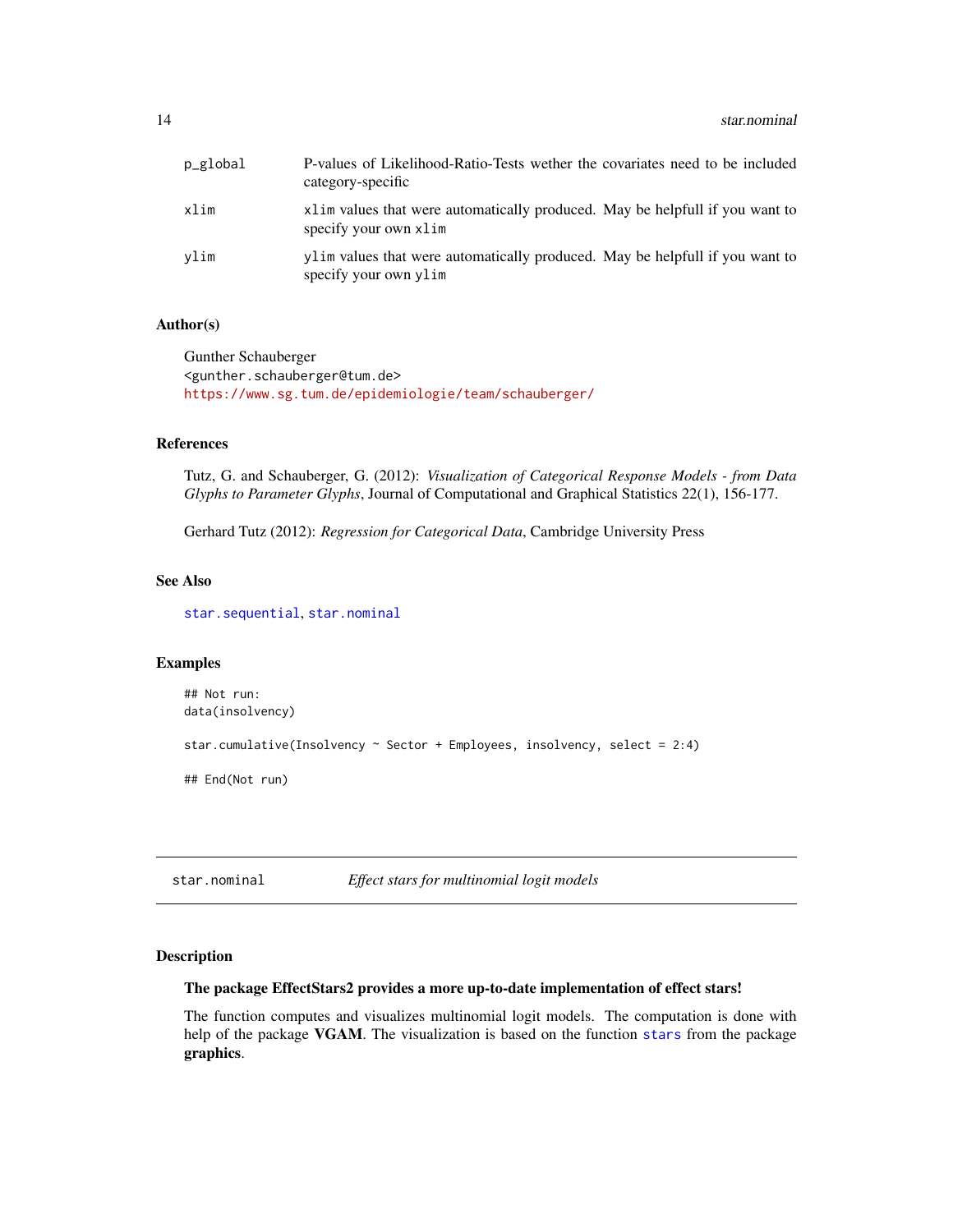## <span id="page-14-0"></span>star.nominal 15

## Usage

```
star.nominal(formula, data, xij = NULL, conf.int = FALSE, symmetric = TRUE,
   pred.coding = "reference", printpvalues = TRUE, test.rel = TRUE, refLevel = 1,
   maxit = 100, scale = TRUE, nlines = NULL, select = NULL, catstar = TRUE,
   dist.x = 1, dist.y = 1, dist.cov = 1, dist.cat = 1, xpd = TRUE, main = ",
   lwd.stars = 1, col.fill = "gray90", col.circle = "black", lwd.circle = 1,
   lty.circle = "longdash", lty.conf = "dotted", cex.labels = 1, cex.cat = 0.8,
   xlim = NULL, ylim = NULL)
```
## Arguments

| formula      | An object of class "formula". Formula for the multinomial logit model to be<br>fitted and visualized.                                                                                                                                                                                                                                                                                                                              |
|--------------|------------------------------------------------------------------------------------------------------------------------------------------------------------------------------------------------------------------------------------------------------------------------------------------------------------------------------------------------------------------------------------------------------------------------------------|
| data         | An object of class "data.frame" containing the covariates used in formula.                                                                                                                                                                                                                                                                                                                                                         |
| xij          | An object of class list, used if category-specific covariates are to be inlcuded.<br>Every element is a formula referring to one of the category-specific covariates.<br>For details see help for xij in vglm. control and the details below.                                                                                                                                                                                      |
| conf.int     | If TRUE, confidence intervals are drawn.                                                                                                                                                                                                                                                                                                                                                                                           |
| symmetric    | Which side constraint for the coefficients in the multinomial logit model shall be<br>used for the plot? Default TRUE uses symmetric side constraints, FALSE uses the<br>reference category specified by refLevel. If category-specific covariates are<br>specified using xij, automatically symmetric = FALSE is set. Symmetric side<br>constraints are not possible in the case of category-specific covariates.                 |
| pred.coding  | Which coding for categorical predictors with more than two categories is to be<br>used? Default pred.coding="reference" uses the first category as reference<br>category, the alternative pred.coding="effect" uses effect coding equivalent<br>to symmetric side constraints. For pred.coding="effect" a star for every cat-<br>egory is plotted, for pred.coding="reference" no star for the reference cate-<br>gory is plotted. |
| printpvalues | If TRUE, p-values for the respective coefficients are printed besides the category<br>labels. P-values are recieved by a Wald test.                                                                                                                                                                                                                                                                                                |
| test.rel     | Provides a Likelihood-Ratio-Test to test the relevance of the explanatory covari-<br>ates. The corresponding p-values will be printed behind the covariates labels.<br>test.rel=FALSE might save a lot of time.                                                                                                                                                                                                                    |
| refLevel     | Reference category for multinomial logit model. Ignored if symmetric=TRUE.<br>See also multinomial.                                                                                                                                                                                                                                                                                                                                |
| maxit        | Maximal number of iterations to fit the multinomial logit model.<br>See also<br>vglm.control.                                                                                                                                                                                                                                                                                                                                      |
| scale        | If TRUE, the stars are scaled to equal maximal ray length.                                                                                                                                                                                                                                                                                                                                                                         |
| nlines       | If specified, nlines gives the number of lines in which the effect stars are plot-<br>ted.                                                                                                                                                                                                                                                                                                                                         |
| select       | Numeric vector to choose only a subset of the stars to be plotted. Default is to<br>plot all stars. Numbers refer to total amount of predictors, including intercept<br>and dummy variables.                                                                                                                                                                                                                                       |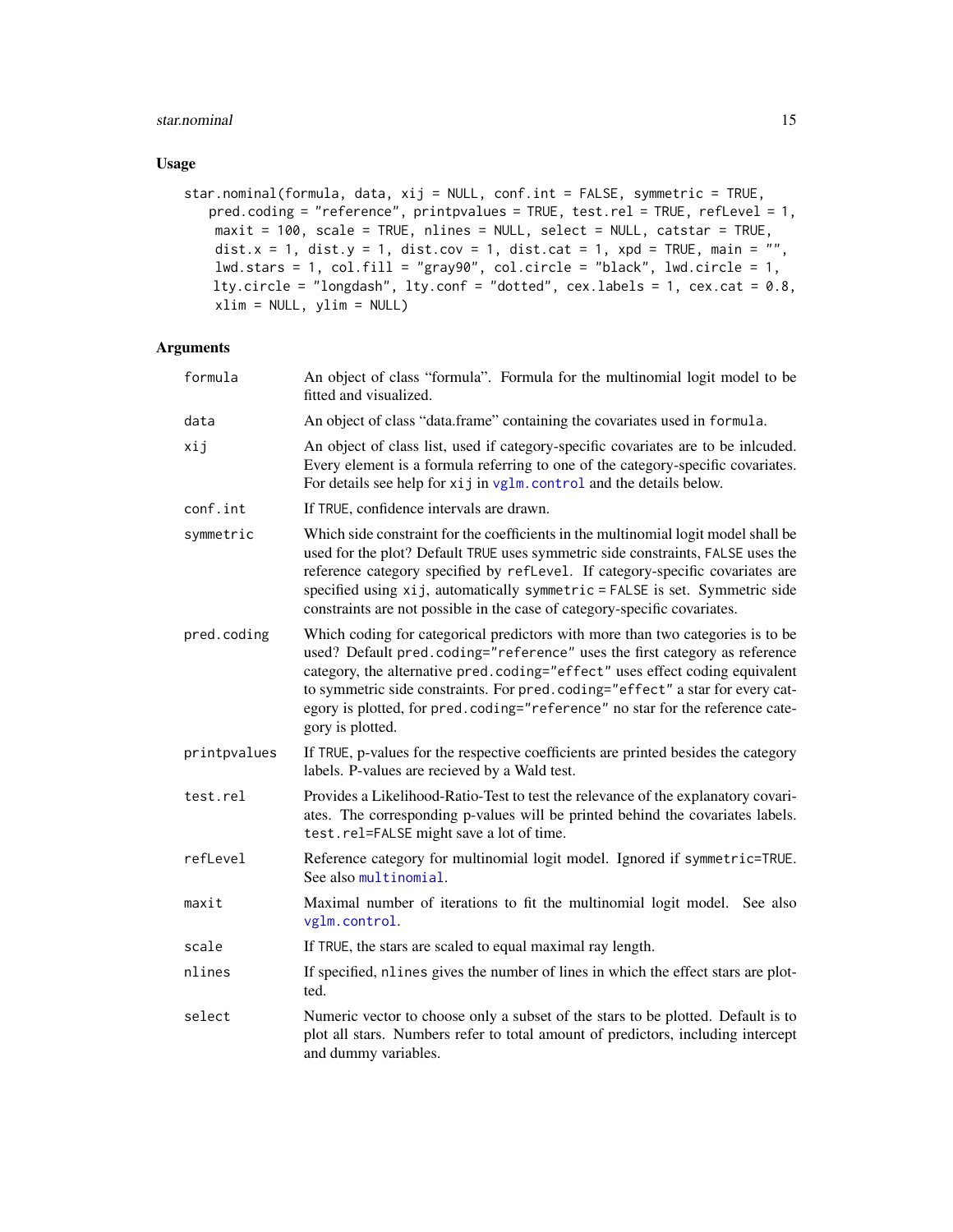<span id="page-15-0"></span>

| catstar    | A logical argument to specify if all category-specific effects in the model should<br>be visualized with an additional star. Ignored if xij=NULL.                                                 |
|------------|---------------------------------------------------------------------------------------------------------------------------------------------------------------------------------------------------|
| dist.x     | Optional factor to increase/decrease distances between the centers of the stars<br>on the x-axis. Values greater than 1 increase, values smaller than 1 decrease the<br>distances.                |
| dist.y     | Optional factor to increase/decrease distances between the centers of the stars<br>on the y-axis. Values greater than 1 increase, values smaller than 1 decrease the<br>distances.                |
| dist.cov   | Optional factor to increase/decrease distances between the stars and the covari-<br>ates labels above the stars. Values greater than 1 increase, values smaller than 1<br>decrease the distances. |
| dist.cat   | Optional factor to increase/decrease distances between the stars and the category<br>labels around the stars. Values greater than 1 increase, values smaller than 1<br>decrease the distances.    |
| xpd        | If FALSE, all plotting is clipped to the plot region, if TRUE, all plotting is clipped<br>to the figure region, and if NA, all plotting is clipped to the device region. See<br>also par.         |
| main       | An overall title for the plot. See also plot.                                                                                                                                                     |
| lwd.stars  | Line width of the stars. See also lwd in par.                                                                                                                                                     |
| col.fill   | Color of background of the circle. See also col in par.                                                                                                                                           |
| col.circle | Color of margin of the circle. See also col in par.                                                                                                                                               |
| lwd.circle | Line width of the circle. See also 1wd in par.                                                                                                                                                    |
| lty.circle | Line type of the circle. See also 1ty in par.                                                                                                                                                     |
| lty.conf   | Line type of confidence intervals. Ignored, if conf. int=FALSE. See also lty in<br>par.                                                                                                           |
| cex.labels | Size of labels for covariates placed above the corresponding star. See also cex<br>in par.                                                                                                        |
| cex.cat    | Size of labels for categories placed around the corresponding star. See also cex<br>in par.                                                                                                       |
| xlim       | Optional specification of the x coordinates ranges. See also xlimin plot. window                                                                                                                  |
| ylim       | Optional specification of the y coordinates ranges. See also ylimin plot.window                                                                                                                   |

## Details

The underlying models are fitted with the function  $vglm$  from the package VGAM. The family argument for vglm is multinomial(parallel=FALSE).

The stars show the exponentials of the estimated coefficients. In multinomial logit models the exponential coefficients can be interpreted as odds. More precisely, for the model with symmetric side constraints, the exponential  $e^{\gamma r_j}$ ,  $r = 1, \ldots, k$  represents the multiplicative effect of the covariate j on the odds  $\frac{P(Y=r|x)}{GM(x)}$  if  $x_j$  increases by one unit and  $GM(x)$  is the median response. For the model with reference category k, the exponential  $e^{\gamma r j}$ ,  $r = 1, \ldots, k-1$  represents the multiplicative effect of the covariate j on the odds  $\frac{P(Y=r|x)}{P(Y=k|x)}$  if  $x_j$  increases by one unit.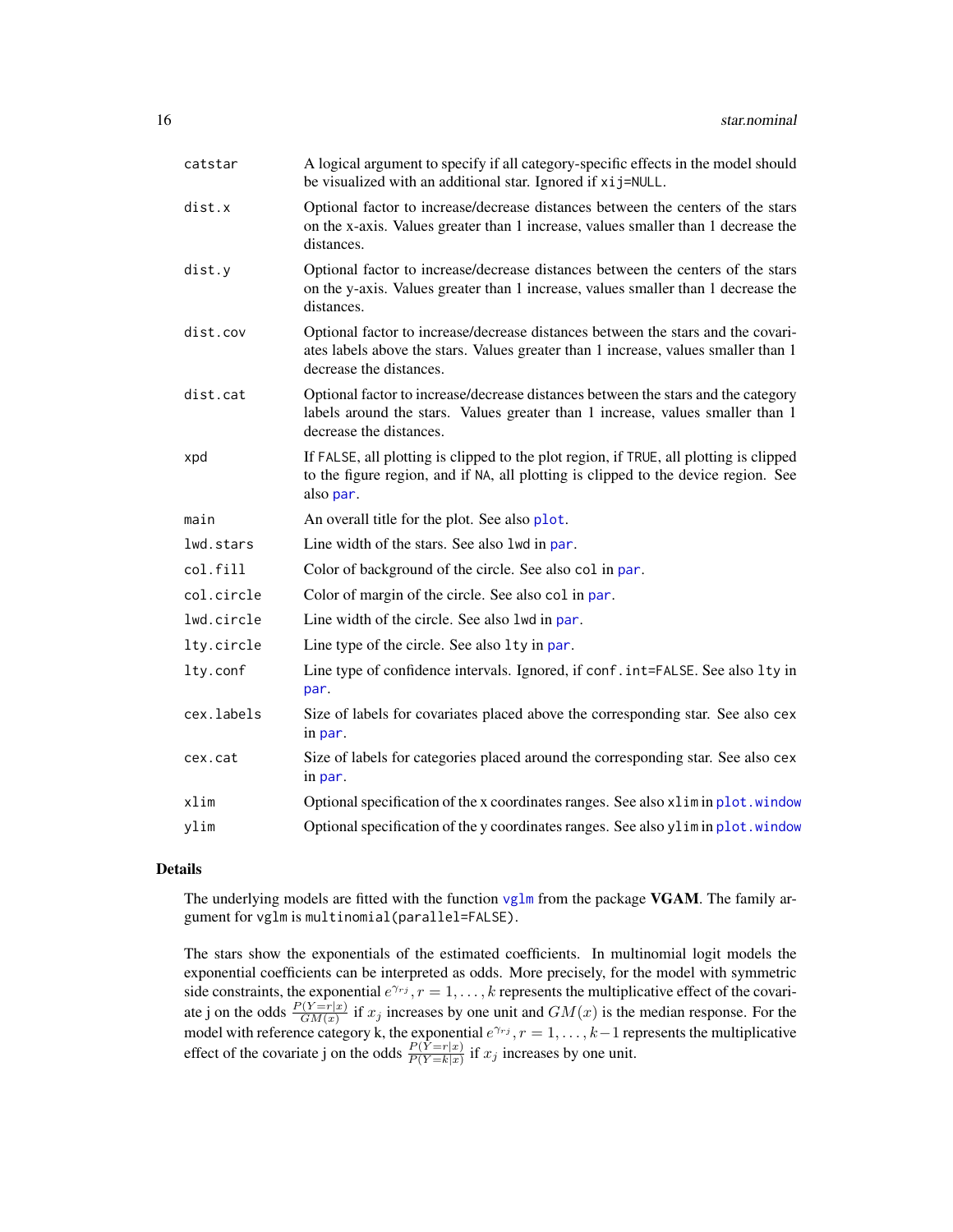<span id="page-16-0"></span>In addition to the stars, we plot a cirlce that refers to the case where the coefficients of the corresponding star are zero. Therefore, the radii of these circles are always  $exp(0) = 1$ . If scale=TRUE, the stars are scaled so that they all have the same maximal ray length. In this case, the actual appearances of the circles differ, but they still refer to the no-effects case where all the coefficients are zero. Now the circles can be used to compare different stars based on their respective circles radii. The distances between the rays of a star and the cirlce correspond to the p-values that are printed beneath the category levels if printpvalues=TRUE. The closer a star ray lies to the no–effects circle, the more the p-value is increased.

The p-values beneath the covariate labels, which are given if test.rel=TRUE, correspond to the distance between the circle and the star as a whole. They refer to a likelihood ratio test if all the coefficients from one covariate are zero (i.e. the variable is left out completely) and thus would lie exactly upon the cirlce.

The appearance of the circles can be modified by col.circle, lwd.circle and lty.circle.

The argument xij is important because it has to be used to include category-specific covariates. If its default xij=NULL is kept, an ordinary multinomial logit model without category-specific covariates is fitted. If category-specific covariates are to be included, attention has to be paid to the exact usage of xij. Our xij argument is identical to the xij argument used in the embedded vglm function. For details see also  $vglm$ , control. The data are thought to be present in a wide format, i.e. a category-specific covariate consists of k columns. Before calling star.nominal, the values for the reference category (defined by refLevel) have to be subtracted from the values of the further categories. Additionally, the resulting variable for the first response category (but not the reference category) has to be duplicated. This duplicate should be denoted by an appropriate name for the category-specific variable, independent from the different response categories. It will be used as an assignment variable for the corresponding coefficient of the covariate and has to be included in to the formula. For every category-specific covariate, a formula has to be specified in the xij argument. On the left hand side of that formula, the assignment variable has to be placed. On the right hand side, the variables containing the differences from the values for the reference category are written. So the left hand side of the formula contains k-1 terms. The order of these terms has to be chosen according to the order of the response categories, ignoring the reference category. Examples for effect stars for models with category-specific covariates are recieved by typing vignette("election") or vignette("plebiscite").

It is strongly recommended to standardize metric covariates, display of effect stars can benefit greatly as in general differences between the coefficients are increased.

## Value

P-values are only available if the corresponding option is set TRUE. catspec and catspecse are only available if xij is specified.

| odds         | Odds or exponential coefficients of the multinomial logit model |
|--------------|-----------------------------------------------------------------|
| coefficients | Coefficients of the multinomial logit model                     |
| se           | Standard errors of the coefficients                             |
| pvalues      | P-values of Wald tests for the respective coefficients          |
| catspec      | Coefficients for the category-specific covariates               |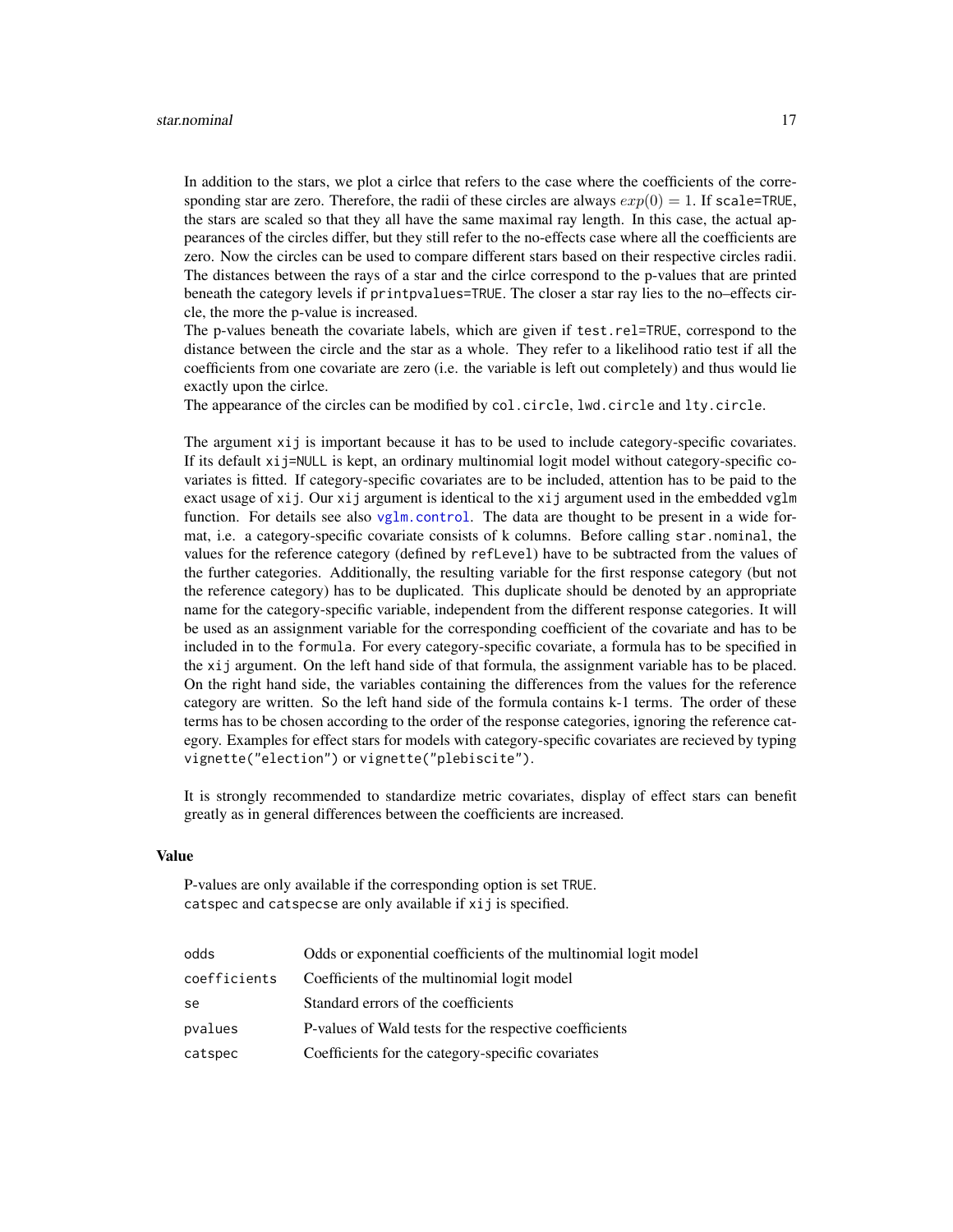<span id="page-17-0"></span>

| catspecse | Standard errors for the coefficients for the category-specific covariates                             |
|-----------|-------------------------------------------------------------------------------------------------------|
| p_rel     | P-values of Likelihood-Ratio-Tests for the relevance of the explanatory covari-<br>ates               |
| xlim      | x1im values that were automatically produced. May be helpfull if you want to<br>specify your own xlim |
| vlim      | ylim values that were automatically produced. May be helpfull if you want to<br>specify your own ylim |

## Author(s)

Gunther Schauberger <gunther.schauberger@tum.de> <https://www.sg.tum.de/epidemiologie/team/schauberger/>

## References

Tutz, G. and Schauberger, G. (2012): *Visualization of Categorical Response Models - from Data Glyphs to Parameter Glyphs*, Journal of Computational and Graphical Statistics 22(1), 156-177.

Gerhard Tutz (2012): *Regression for Categorical Data*, Cambridge University Press

## See Also

[star.sequential](#page-18-1), [star.cumulative](#page-10-1)

## Examples

```
## Not run:
data(election)
# simple multinomial logit model
star.nominal(Partychoice ~ Age + Religion + Democracy + Pol.Interest +
                 Unemployment + Highschool + Union + West + Gender, election)
# Use effect coding for the categorical predictor religion
star.nominal(Partychoice ~ Age + Religion + Democracy + Pol.Interest +
                 Unemployment + Highschool + Union + West + Gender, election,
                 pred.coding = "effect")
# Use reference category "FDP" instead of symmetric side constraints
star.nominal(Partychoice ~ Age + Religion + Democracy + Pol.Interest +
                 Unemployment + Highschool + Union + West + Gender, election,
                 refLevel = 3, symmetric = FALSE)
# Use category-specific covariates, subtract values for reference
# category CDU
election[,13:16] <- election[,13:16] - election[,12]
election[,18:21] <- election[,18:21] - election[,17]
election[,23:26] <- election[,23:26] - election[,22]
election[,28:31] <- election[,28:31] - election[,27]
```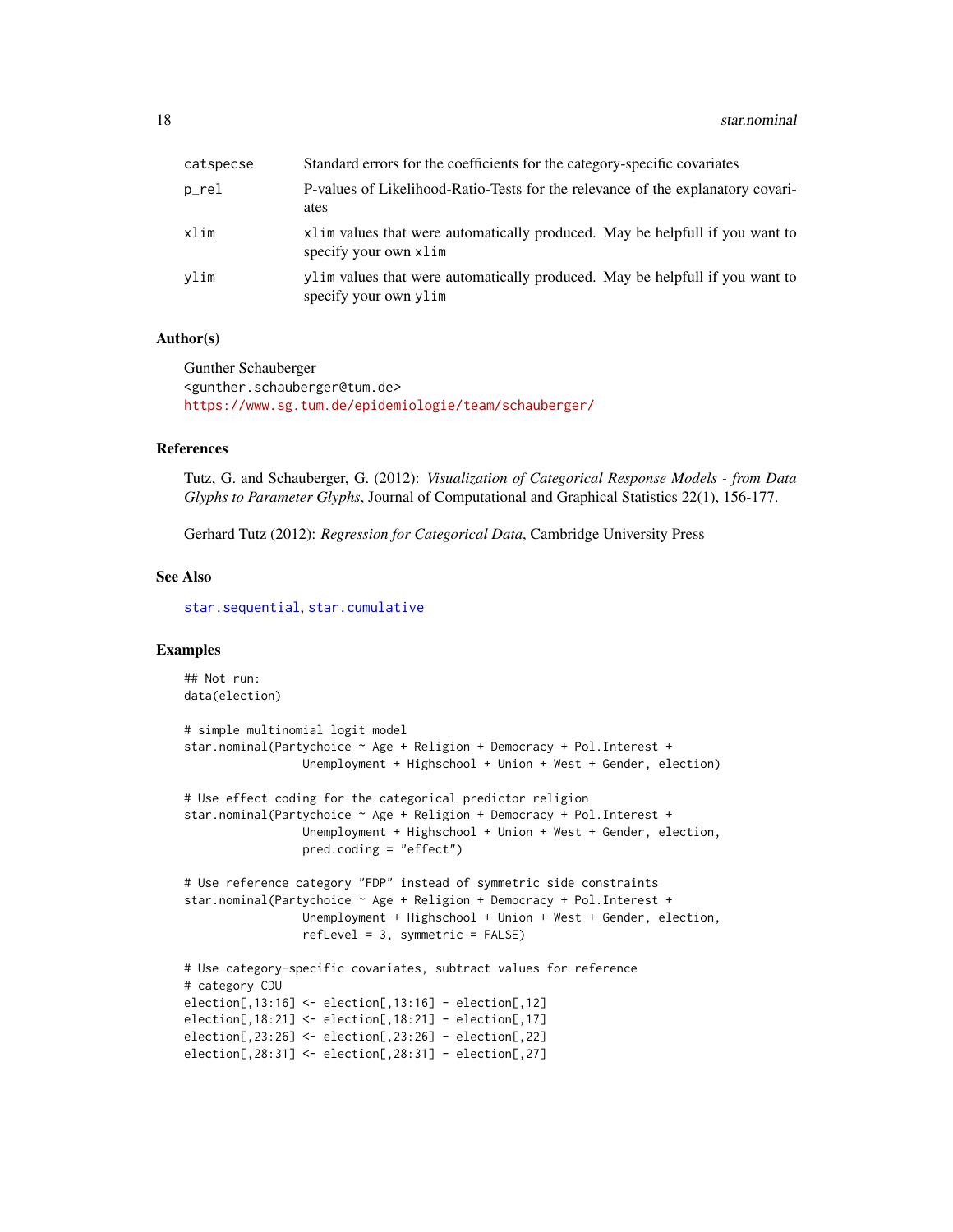```
election$Social <- election$Social_SPD
election$Immigration <- election$Immigration_SPD
election$Nuclear <- election$Nuclear_SPD
election$Left_Right <- election$Left_Right_SPD
star.nominal(Partychoice ~ Social + Immigration + Nuclear + Left_Right + Age +
Religion + Democracy + Pol.Interest + Unemployment + Highschool + Union + West +
Gender, data = election,
xij = list(Social ~ Social_SPD + Social_FDP + Social_Greens + Social_Left,
Immigration ~ Immigration_SPD + Immigration_FDP + Immigration_Greens + Immigration_Left,
Nuclear ~ Nuclear_SPD + Nuclear_FDP + Nuclear_Greens + Nuclear_Left,
Left_Right ~ Left_Right_SPD + Left_Right_FDP + Left_Right_Greens + Left_Right_Left),
symmetric = FALSE)
```
## End(Not run)

<span id="page-18-1"></span>star.sequential *Effect stars for sequential logit models*

#### Description

#### The package EffectStars2 provides a more up-to-date implementation of effect stars!

The function computes and visualizes sequential logit models. The computation is done with help of the package VGAM. The visualization is based on the function [stars](#page-0-0) from the package graphics.

#### Usage

```
star.sequential(formula, data, global = NULL, test.rel = TRUE, test.glob = FALSE,
   globcircle = FALSE, maxit = 100, scale = TRUE, nlines = NULL, select = NULL,
   dist.x = 1, dist.y = 1, dist.cov = 1, dist.cat = 1, xpd = TRUE, main = "",
   col.fill = "gray90", col.circle = "black", lwd.circle = 1,lty.circle = "longdash", col.global = "black", lwd.global = 1,
   lty.global = "dotdash", cex.labels = 1, cex.cat = 0.8, xlim = NULL,
   ylim = NULL
```
## Arguments

| formula  | An object of class "formula". Formula for the sequential logit model to be fitted<br>an visualized.                                                                                                                                              |
|----------|--------------------------------------------------------------------------------------------------------------------------------------------------------------------------------------------------------------------------------------------------|
| data     | An object of class "data.frame" containing the covariates used in formula.                                                                                                                                                                       |
| global   | Numeric vector to choose a subset of predictors to be included with global co-<br>efficients. Default is to include all coefficients category-specific. Numbers refer<br>to total amount of predictors, including intercept and dummy variables. |
| test.rel | Provides a Likelihood-Ratio-Test to test the relevance of the explanatory covari-<br>ates. The corresponding p-values will be printed as p-rel. test.rel=FALSE<br>might save a lot of time.                                                      |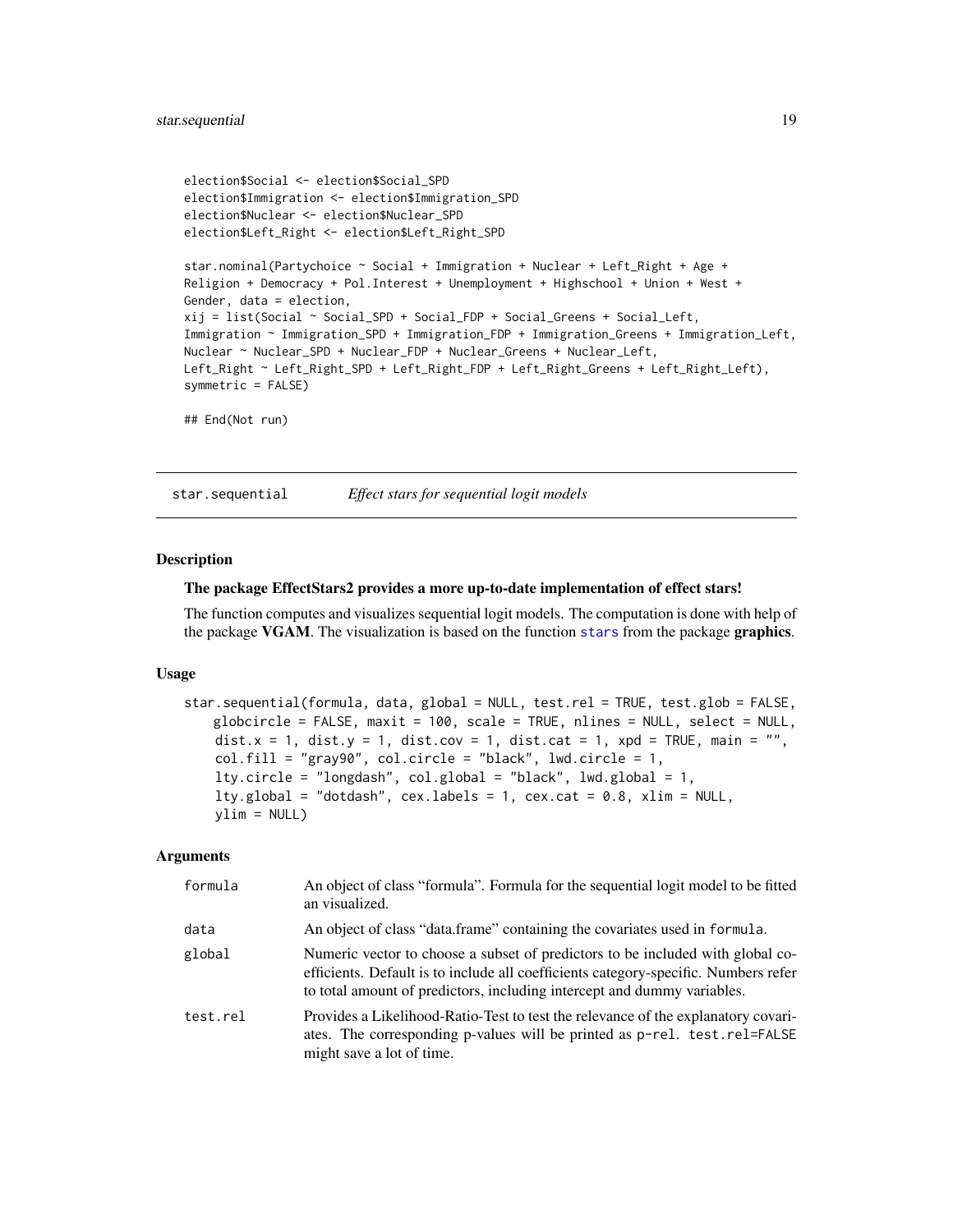<span id="page-19-0"></span>

| test.glob  | Provides a Likelihood-Ratio-Test to test if a covariate has to be included as a<br>category-specific covariate (in contrast to being global). The corresponding p-<br>values will be printed as p-global. test.glob=FALSE and globcircle=FALSE<br>might save a lot of time. |
|------------|-----------------------------------------------------------------------------------------------------------------------------------------------------------------------------------------------------------------------------------------------------------------------------|
| globcircle | If TRUE, additional circles that represent the global effects of the covariates are<br>plotted. test.glob=FALSE and globcircle=FALSE might save a lot of time.                                                                                                              |
| maxit      | Maximal number of iterations to fit the sequential logit model. See also vglm.control.                                                                                                                                                                                      |
| scale      | If TRUE, the stars are scaled to equal maximal ray length.                                                                                                                                                                                                                  |
| nlines     | If specified, nlines gives the number of lines in which the effect stars are plot-<br>ted.                                                                                                                                                                                  |
| select     | Numeric vector to choose only a subset of the stars to be plotted. Default is to<br>plot all stars. Numbers refer to total amount of predictors, including intercept<br>and dummy variables.                                                                                |
| dist.x     | Optional factor to increase/decrease distances between the centers of the stars<br>on the x-axis. Values greater than 1 increase, values smaller than 1 decrease the<br>distances.                                                                                          |
| dist.y     | Optional factor to increase/decrease distances between the centers of the stars<br>on the y-axis. Values greater than 1 increase, values smaller than 1 decrease the<br>distances.                                                                                          |
| dist.cov   | Optional factor to increase/decrease distances between the stars and the covari-<br>ates labels above the stars. Values greater than 1 increase, values smaller than 1<br>decrease the distances.                                                                           |
| dist.cat   | Optional factor to increase/decrease distances between the stars and the category<br>labels around the stars. Values greater than 1 increase, values smaller than 1<br>decrease the distances.                                                                              |
| xpd        | If FALSE, all plotting is clipped to the plot region, if TRUE, all plotting is clipped<br>to the figure region, and if NA, all plotting is clipped to the device region. See<br>also par.                                                                                   |
| main       | An overall title for the plot. See also plot.                                                                                                                                                                                                                               |
| col.fill   | Color of background of the circle. See also col in par.                                                                                                                                                                                                                     |
| col.circle | Color of margin of the circle. See also col in par.                                                                                                                                                                                                                         |
| lwd.circle | Line width of the circle. See also lwd in par.                                                                                                                                                                                                                              |
| lty.circle | Line type of the circle. See also 1ty in par.                                                                                                                                                                                                                               |
| col.global | Color of margin of the global effects circle. See also col in par. Ignored, if<br>$globcircle = FALSE.$                                                                                                                                                                     |
| lwd.global | Line width of the global effects circle. See also lwd in par. Ignored, if globcircle<br>$=$ FALSE.                                                                                                                                                                          |
| lty.global | Line type of the global effects circle. See also 1ty in par. Ignored, if globcircle<br>$=$ FALSE.                                                                                                                                                                           |
| cex.labels | Size of labels for covariates placed above the corresponding star. See also cex<br>in par.                                                                                                                                                                                  |
| cex.cat    | Size of labels for categories placed around the corresponding star. See also cex<br>in par.                                                                                                                                                                                 |
| xlim       | Optional specification of the x coordinates ranges. See also xlimin plot. window                                                                                                                                                                                            |
| ylim       | Optional specification of the y coordinates ranges. See also ylimin plot.window                                                                                                                                                                                             |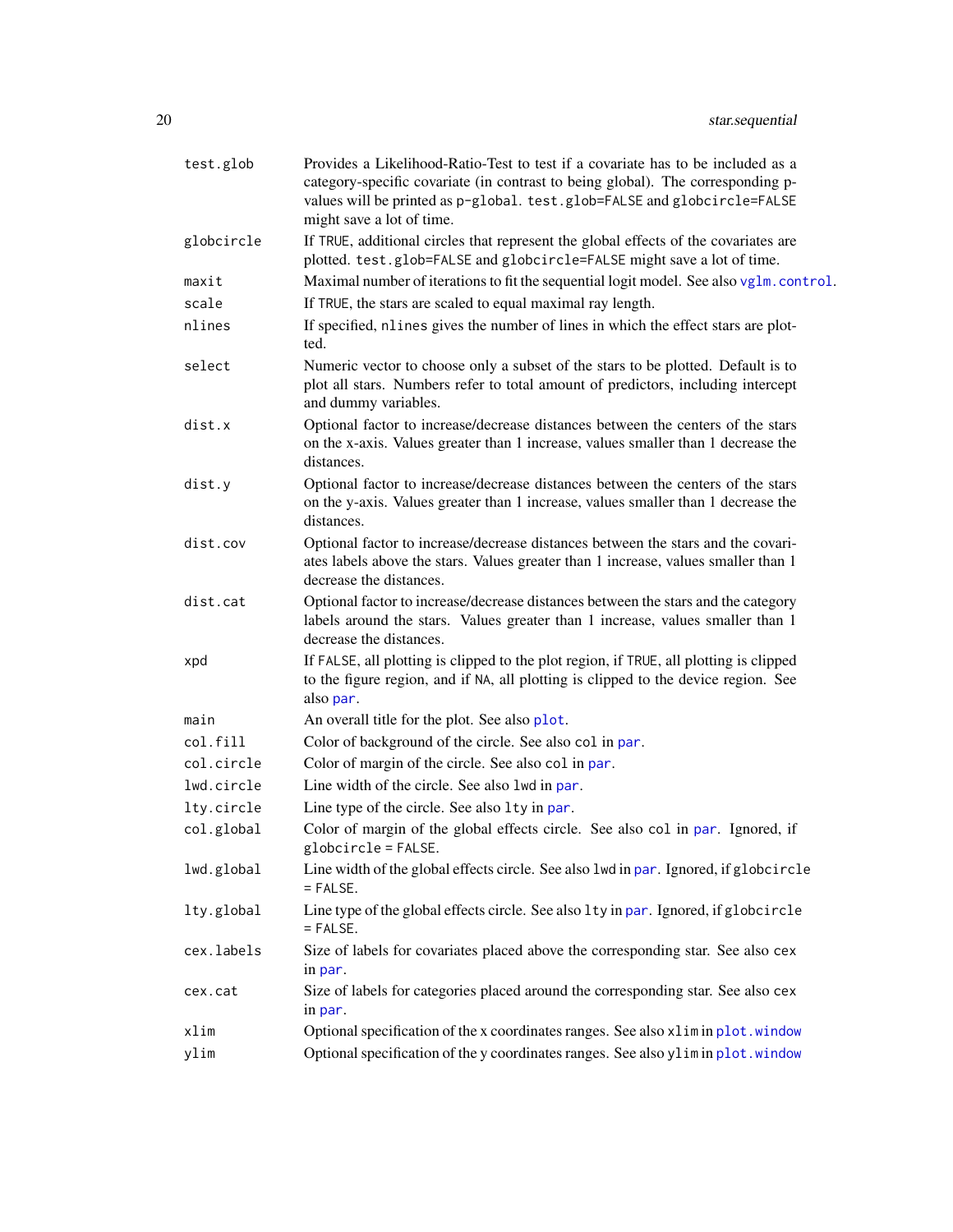#### <span id="page-20-0"></span>star.sequential 21

#### Details

The underlying models are fitted with the function [vglm](#page-0-0) from the package  $VGAM$ . The family argument for vglm is sratio(parallel=FALSE).

The stars show the exponentials of the estimated coefficients. In sequential logit models the exponential coefficients can be interpreted as odds. More precisely, the exponential  $e^{\gamma_{rj}}$ ,  $r = 1, \ldots, k-1$ represents the multiplicative effect of the covariate j on the continuation ratio odds  $\frac{P(Y=r|x)}{P(Y>r|x)}$  if  $x_j$ increases by one unit.

In addition to the stars, we plot a cirlce that refers to the case where the coefficients of the corresponding star are zero. Therefore, the radii of these circles are always  $exp(0) = 1$ . If scale=TRUE, the stars are scaled so that they all have the same maximal ray length. In this case, the actual appearances of the circles differ, but they still refer to the no-effects case where all the coefficients are zero. Now the circles can be used to compare different stars based on their respective circles radii. The p-values beneath the covariate labels, which are given out if test.rel=TRUE, correspond to the distance between the circle and the star as a whole. They refer to a likelihood ratio test if all the coefficients from one covariate are zero (i.e. the variable is left out completely) and thus would lie exactly upon the cirlce.

The appearance of the circles can be modified by col.circle, lwd.circle and lty.circle.

By setting globcircle=TRUE, an addictional circle can be drawn. The radii now correspond to a model, where the respective covariate is not included category-specific but globally. Therefore, the distance between this circle and the star as a whole corresponds to the p-value p-global that is given if test.glob=TRUE.

It is strongly recommended to standardize metric covariates, display of effect stars can benefit greatly as in general differences between the coefficients are increased.

## Value

P-values are only available if the corresponding option is set TRUE.

| odds         | Odds or exponential coefficients of the sequential logit model                                         |
|--------------|--------------------------------------------------------------------------------------------------------|
| coefficients | Coefficients of the sequential logit model                                                             |
| se           | Standard errors of the coefficients                                                                    |
| p_rel        | P-values of Likelihood-Ratio-Tests for the relevance of the explanatory covari-<br>ates                |
| p_global     | P-values of Likelihood-Ratio-Tests wether the covariates need to be included<br>category-specific      |
| xlim         | x1 im values that were automatically produced. May be helpfull if you want to<br>specify your own xlim |
| vlim         | ylim values that were automatically produced. May be helpfull if you want to<br>specify your own ylim  |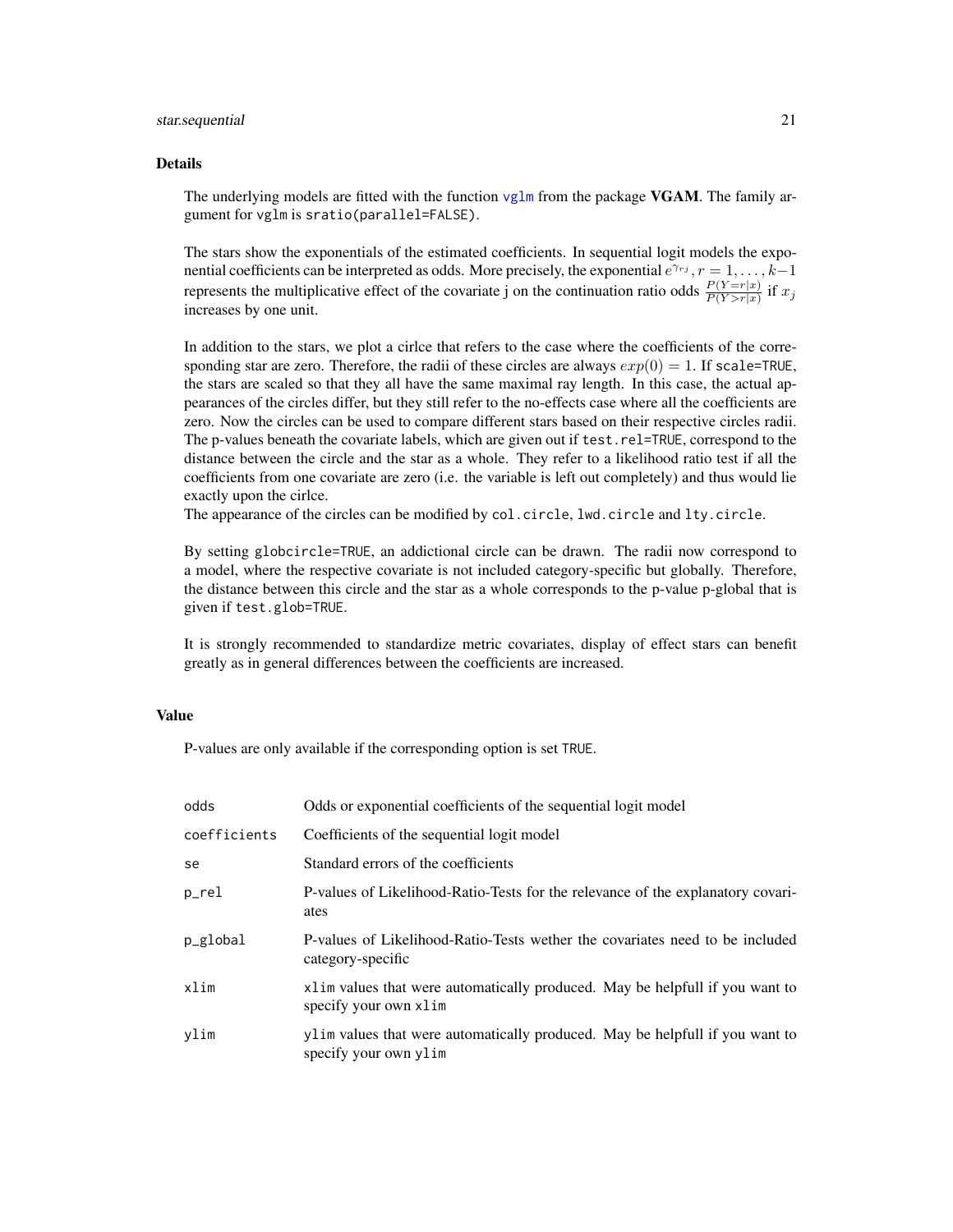## <span id="page-21-0"></span>Author(s)

```
Gunther Schauberger
<gunther.schauberger@tum.de>
https://www.sg.tum.de/epidemiologie/team/schauberger/
```
#### References

Tutz, G. and Schauberger, G. (2012): *Visualization of Categorical Response Models - from Data Glyphs to Parameter Glyphs*, Journal of Computational and Graphical Statistics 22(1), 156-177.

Gerhard Tutz (2012): *Regression for Categorical Data*, Cambridge University Press

## See Also

[star.nominal](#page-13-1), [star.cumulative](#page-10-1)

## Examples

```
## Not run:
data(insolvency)
star.sequential(Insolvency ~ Sector + Legal + Pecuniary_Reward + Seed_Capital
+ Debt_Capital + Employees, insolvency, test.glob = FALSE, globcircle = TRUE, dist.x = 1.3)
```
## End(Not run)

womenlabour *Canadian Women's Labour-Force Participation*

## **Description**

The data are from a 1977 survey of the Canadian population.

#### Usage

data(womenlabour)

#### Format

A data frame with 263 observations on the following 4 variables.

Participation Labour force participation with levels fulltime, not.work and parttime

IncomeHusband Husband's income in 1000 \$

Children Presence od children in household with levels absent and present

Region Region with levels Atlantic, BC, Ontario, Prairie and Quebec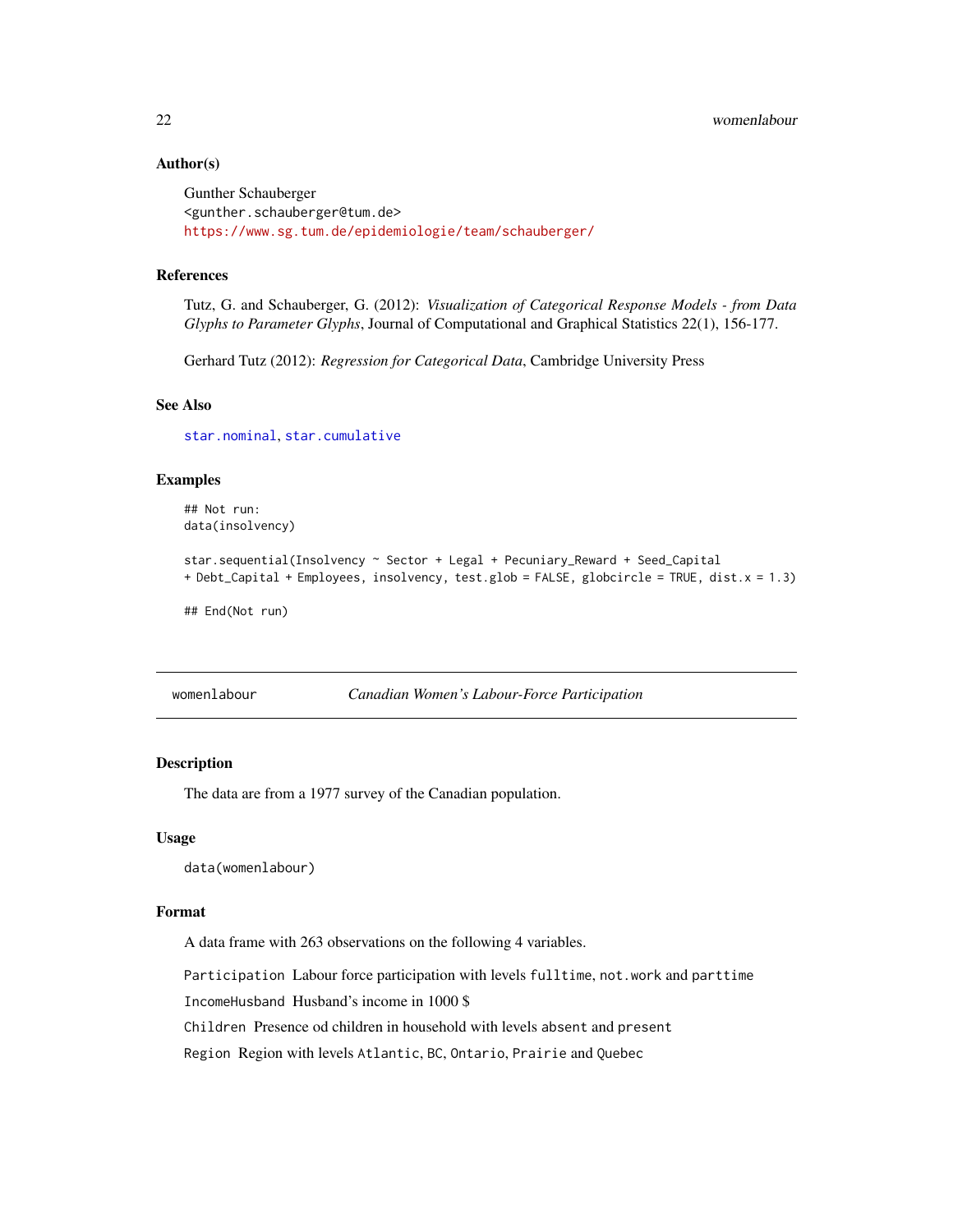## <span id="page-22-0"></span>womenlabour 23

## Source

R package carData: [Womenlf](#page-0-0)

## References

*Social Change in Canada Project*. York Institute for Social Research. Fox, J. (2008): *Applied Regression Analysis and Generalized Linear Models*, Second Edition.

## Examples

```
## Not run:
data(womenlabour)
womenlabour$IncomeHusband <- scale(womenlabour$IncomeHusband)
star.nominal(Participation ~ IncomeHusband + Children + Region, womenlabour)
## End(Not run)
```